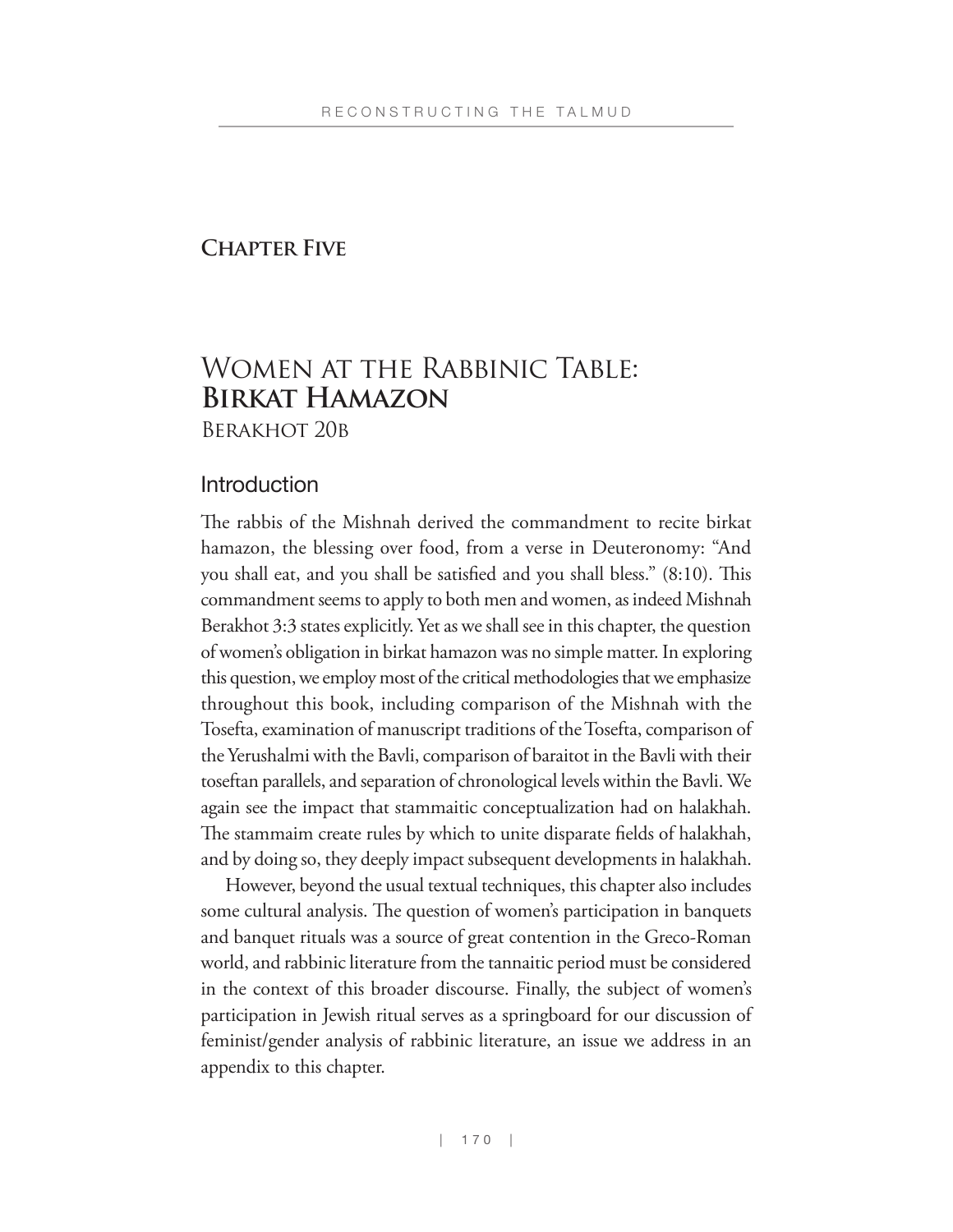## The Tannaitic Texts

Mishnah Berakhot 3:3 states clearly and unambiguously that women are obligated to recite birkat hamazon:

|  | Mishnah Berakhot 3:3 |  |
|--|----------------------|--|
|--|----------------------|--|

 $\mathcal{L}$ 

women are obligated].

#### משנה ברכות ג:ג

Women, slaves and minors are exempt from the recitation of the Shema and from tefillin. And they are obligated in tefillah, mezuzah and birkat hamazon.

נשים ועבדים וקטנים פטורין מקריאת שמע ומן התפילין וחייבין בתפלה ובמזוזה ובברכת המזון.

This ruling is even explained as "obvious" in a passage from the Bavli, based on the following mishnah from Kiddushin which provides a general principle as to when women are obligated or exempt from certain commandments:

| Mishnah Kiddushin 1:7                                                                                                                                                  | משנה קידושין א:ז                                                                                                       |
|------------------------------------------------------------------------------------------------------------------------------------------------------------------------|------------------------------------------------------------------------------------------------------------------------|
| All positive, time bound<br>commandments—men are obligated and<br>women are exempt; and all positive non-<br>timebound commandments, both men<br>and women are liable. | וכל מצות עשה שהזמן גרמה—האנשים<br>חייבין, והנשים פטורות; וכל מצות עשה<br>שלא הזמן גרמה—אחד אנשים ואחד נשים,<br>חייבין. |

If the mishnah in Kiddushin had already stated that women are obligated for non-timebound positive commandments and birkat hamazon is nontimebound, then why, the Talmud in Berakhot asks, does the mishnah in Berakhot need to restate the same halakhah:

| <b>Bayli Berakhot 20b</b>                                                                                                                                                                                                                                                                              | בבלי ברכות כ ע"ב                                                                                                          |
|--------------------------------------------------------------------------------------------------------------------------------------------------------------------------------------------------------------------------------------------------------------------------------------------------------|---------------------------------------------------------------------------------------------------------------------------|
| And [they are obligated] in birkat<br>hamazon. This is obvious!                                                                                                                                                                                                                                        | ובברכת המזון פשיטא!                                                                                                       |
| What might you have said? Since it is<br>written, In God's giving to you in the<br>evening meat to eat, and in the morning<br>bread to your satisfaction (Exodus 16:8)<br>[you might have thought] that this is like<br>a positive timebound commandment.<br>Therefore [the mishnah] teaches us [that] | מהו דתימא: הואיל וכתיב בתת ה' לכם<br>בערב בשר לאכל ולחם בבקר לשבע (שמות<br>טז:ח), כמצות עשה שהזמן גרמא דמי -<br>קמשמע לן. |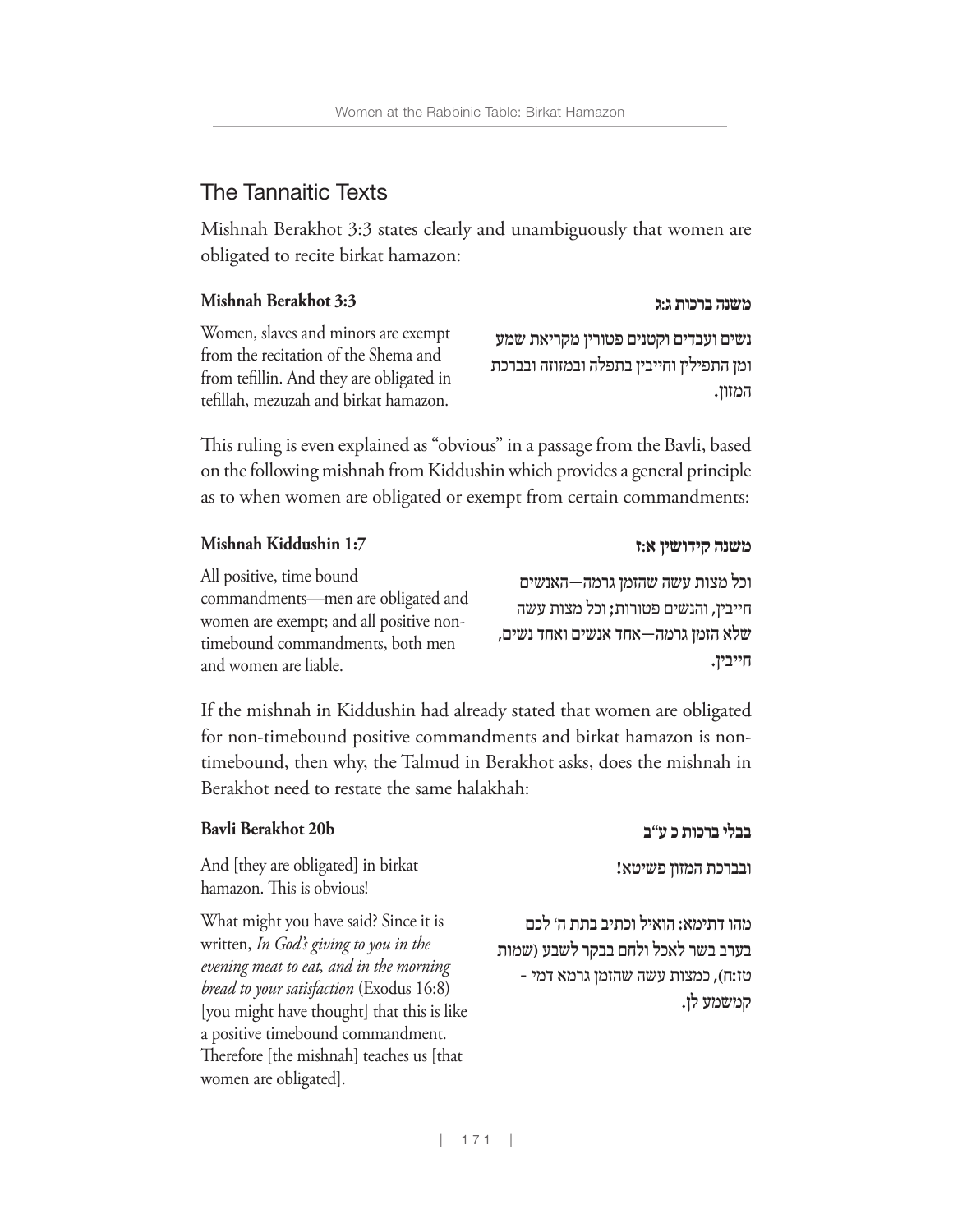This passage offers a reason why one might have thought that women should be exempt from birkat hamazon: perhaps it could be considered a positive timebound commandment from which women are exempt. But the comment nevertheless affirms what the mishnah states—women, as well as slaves and minors,<sup>1</sup> are in the end liable for birkat hamazon. Indeed, despite the "what might you have said" statement found here, it is obvious that birkat hamazon is not a positive timebound commandment. The entire sugya, which is full of "what might you have said" comments, serves the rhetorical purpose of supporting the necessity of the laws of this mishnah. There does not really seem to be any serious consideration of the possibility that birkat hamazon is indeed time bound. Tosefta Kiddushin 1:10 lists sukkah, lulav and tefllin as paradigms of positive timebound commandments. These are timebound because there are days on which they cannot be fulflled. Birkat hamazon can be fulflled any day, any time of day. It is clearly not time bound.

The Yerushalmi, in a comment placed directly on the Berakhot mishnah, also affirms that women are obligated in birkat hamazon:

| Yerushalmi Berakhot 3:6, 6b                                                                                                                              | ירושלמי ברכות ג:ו, ו ע"ג                                         |
|----------------------------------------------------------------------------------------------------------------------------------------------------------|------------------------------------------------------------------|
| How do we know that women [are<br>obligated]?                                                                                                            | ונשים מניין?                                                     |
| And [they are obligated] in birkat<br>hamazon as it is written: and you shall eat<br>and be satisfied and bless the Lord your God<br>(Deuteronomy 8:10). | וברכת המזון דכתיב: ואכלת ושבעת וברכת את<br>ה' אלהיך (דברים ח:י). |

The point is clear: whoever eats must bless. Since women eat, obviously they must bless God for the food they have received.

<sup>&</sup>lt;sup>1</sup> Concerning the obligation of minors to perform commandments see Yitzhak Gilat, *Perakim Behishtalshelut Hahalakhah* (Ramat Gan: Bar Ilan University Press, 2001), 19-31. Gilat demonstrates that there was no blanket exemption from mitzvot for minors in the mishnaic period. The concept that a minor became fully obligated at the age of 13 was a Talmudic and post-Talmudic development.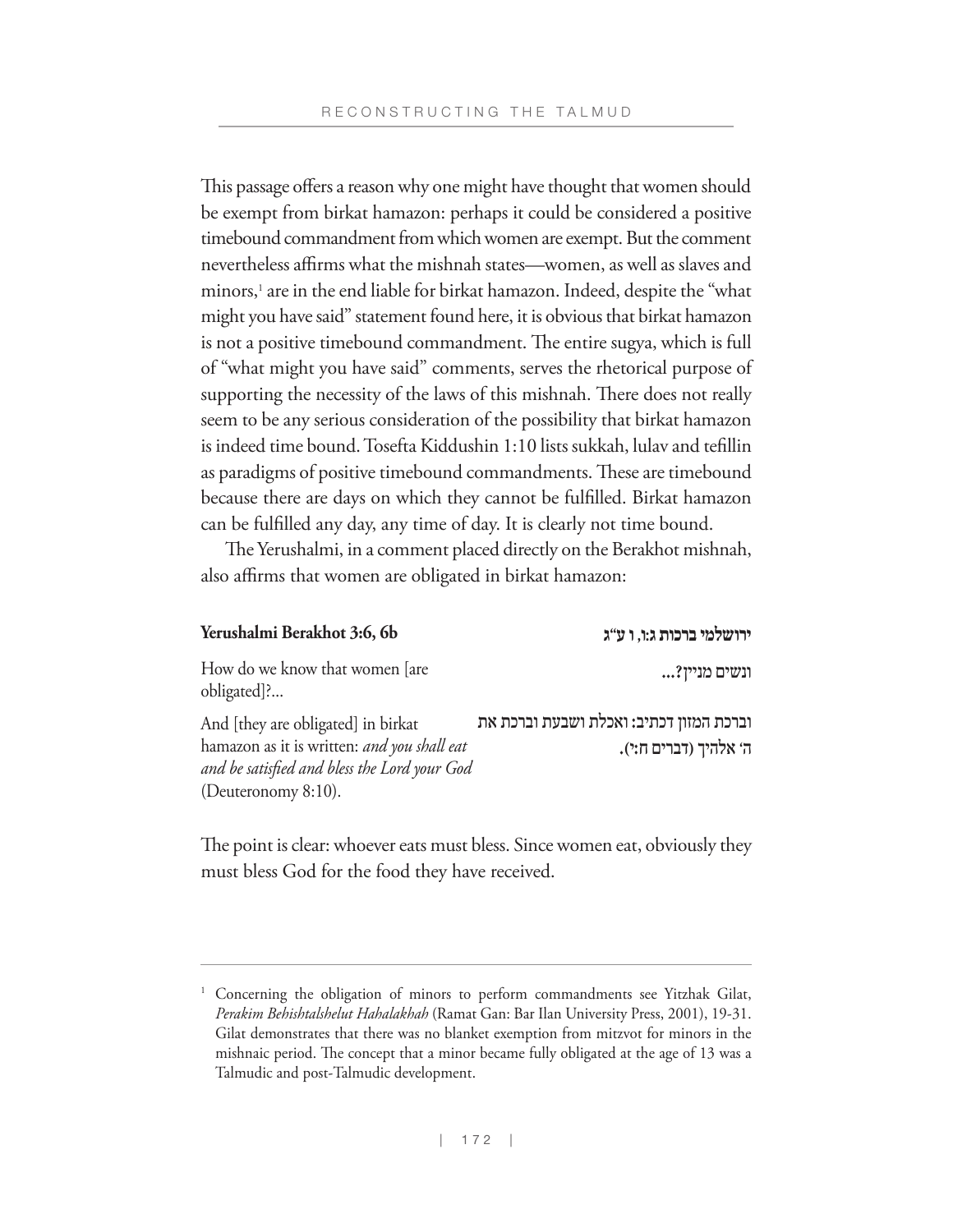Women at the Rabbinic Table: Birkat Hamazon

The picture begins to get a bit more complicated in Tosefta Berakhot 5:17. There is a significant difference between the manuscript traditions of this halakhah, and therefore we have included both versions in parallel columns:

| Tosefta Berakhot 5:17                                                                            | תוספתא ברכות ה:יז                                                                                                                             |
|--------------------------------------------------------------------------------------------------|-----------------------------------------------------------------------------------------------------------------------------------------------|
| Erfurt manuscript                                                                                | Vienna manuscript and printed edition                                                                                                         |
| נשים ועבדים וקטנים אין מוציאין את הרבים                                                          | נשים ועבדים וקטנים פטורין ואין מוציאין                                                                                                        |
| ידי חובתן.                                                                                       | את הרבים ידי חובתן.                                                                                                                           |
| באמת אמרו אשה מברכת לבעלה בן מברך                                                                | באמת אמרו אשה מברכת לבעלה בן מברך                                                                                                             |
| לאביו עבד מברך לרבו.                                                                             | לאביו עבד מברך לרבו.                                                                                                                          |
| Women, slaves and children cannot aid<br>the multitude (רבים) in fulfilling their<br>obligation. | Women, slaves and children are exempt<br>[from birkat hamazon] and they cannot<br>aid the multitude (רבים) in fulfilling<br>their obligation. |
| In truth they said, a woman can bless                                                            | In truth they said, a woman can bless                                                                                                         |
| for her husband, a son for his father and                                                        | for her husband, a son for his father and                                                                                                     |
| a slave for his master.                                                                          | a slave for his master.                                                                                                                       |

The difference between these two versions is really only one word but it is critical. According to the Vienna manuscript and printed edition (on the right), women are exempt from birkat hamazon, whereas the Erfurt manuscript (on the left) does not say that they are exempt, but merely that they cannot aid "the multitudes" (רבים) —a term we will deal with below—in fulflling their obligation.

According to Lieberman, the Erfurt manuscript is the correct and original version of the Tosefta.<sup>2</sup> There are two main criteria he employs to support this preference. First of all, this version does not contradict the Mishnah, which obligates women for birkat hamazon. Second, the two halves of the halakhah make more sense—a woman is obligated (section one) and therefore

<sup>&</sup>lt;sup>2</sup> Saul Lieberman, *Tosefta Kifshuta: Zeraim* (New York: Jewish Theological Seminary, 1956), 83-84. Lieberman notes that the version preserved in Erfurt was known to some rishonim and that it is unlikely to be a result of scribal emendation. Scribes wishing to "fx" the Tosefta to match the Mishnah would not have simply erased the word "פטורים" but would have added the word "חייבין," which is found in the Mishnah.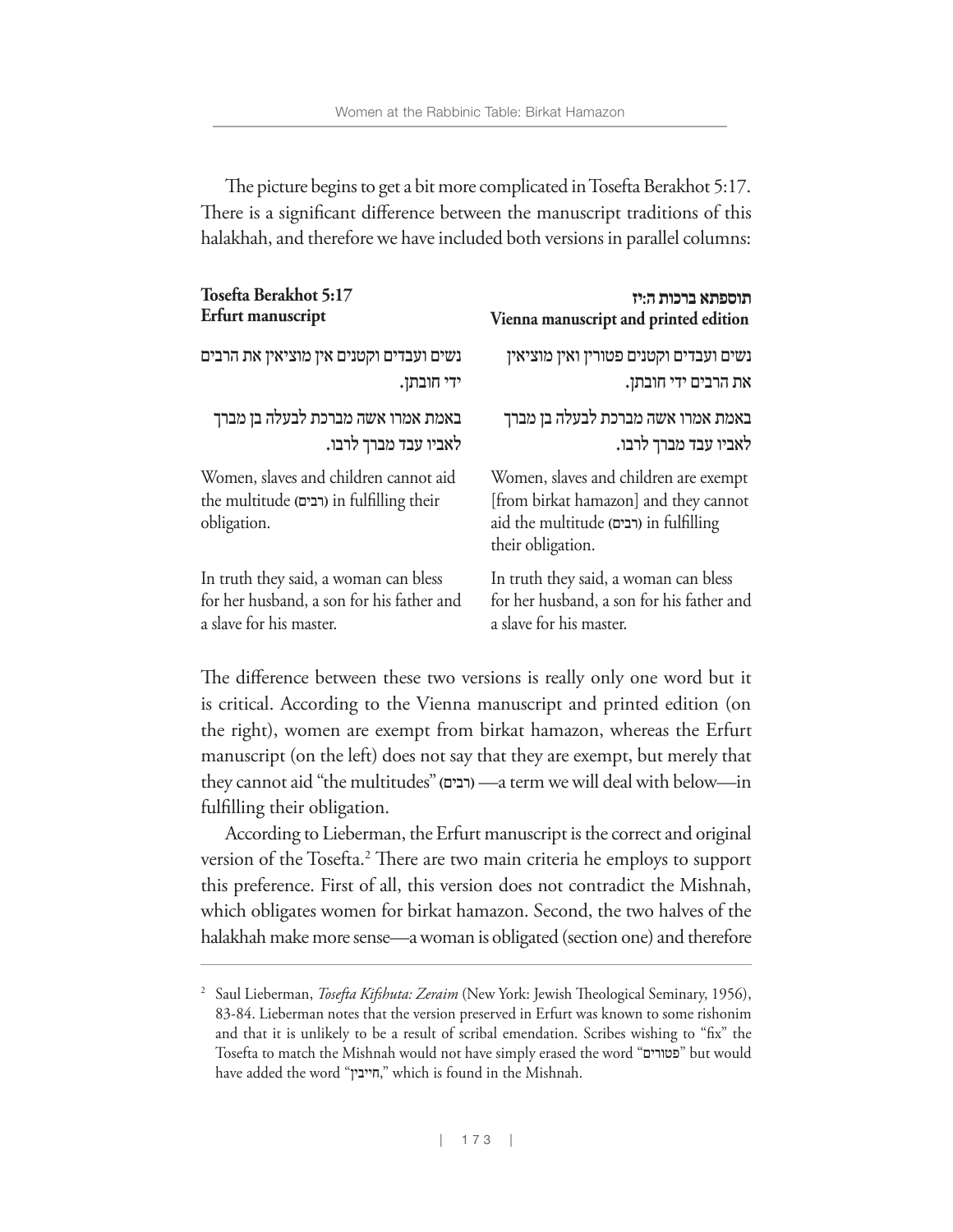she can aid her husband in fulflling his obligation (section two). In contrast, the Vienna manuscript and printed version, in which women are exempt and yet can aid their husbands in fulfilling their obligation, is difficult because there is a general halakhic principle that only one who is obligated in a mitzvah can aid others in fulflling their obligation (Mishnah Rosh Hashanah 3:8).

Of course, an obvious difficulty still remains with the version found in Erfurt—if a woman cannot aid the רבים, which usually means "any others," in fulflling their obligation (section one) how can she bless on behalf of her husband (section two)? Lieberman answers this by reading the phrase in an unusual fashion. While the phrase usually means, as we shall demonstrate below, that the woman under discussion is not obligated for the particular mitzvah being discussed and therefore cannot discharge the duties any other person has to perform that mitzvah, here it refers to a *public* recitation of birkat hamazon. A woman cannot fulfll the obligation for the public because the rabbis of this period considered it disgraceful for a woman to have this type of public role, especially in connection with a meal. This understanding of the word רבים prevents the frst half of the halakhah from contradicting the

#### G **Tosefta Manuscripts**

The Tosefta text has survived in three manuscripts: Vienna, Erfurt, and London. The Vienna manuscript is nearly complete, while Erfurt contains the first four orders and London includes only Moed. In his critical edition of the Tosefta, Saul Lieberman chose MS Vienna as the base text for his work because the manuscript is the closest to the original textual tradition. The Erfurt version was often revised and harmonized with the Talmudim. See Lieberman, Tosefta Kifshuta: Moed (New York: Jewish Theological Seminary, 1962), Introduction, 13- 14.

second half. The second half of the halakhah, "In truth they said" serves as a specific contrast with the first half. $3$  Women are allowed to fulfill their husband's obligation because this is a private act, one probably performed in the home. Their husbands and other members of the household are not included in the רבים mentioned in the first half.

We should note that the same formula that Lieberman believes is secondary in Tosefta Berakhot, the one that appears in the Vienna manuscript and printed edition of Tosefta Berakhot, does appear in all manuscript traditions two other places in the Tosefta.

<sup>&</sup>lt;sup>3</sup> This is the typical function of "באמת אמרו" in tannaitic texts. See, for instance, Mishnah Terumot 2:1.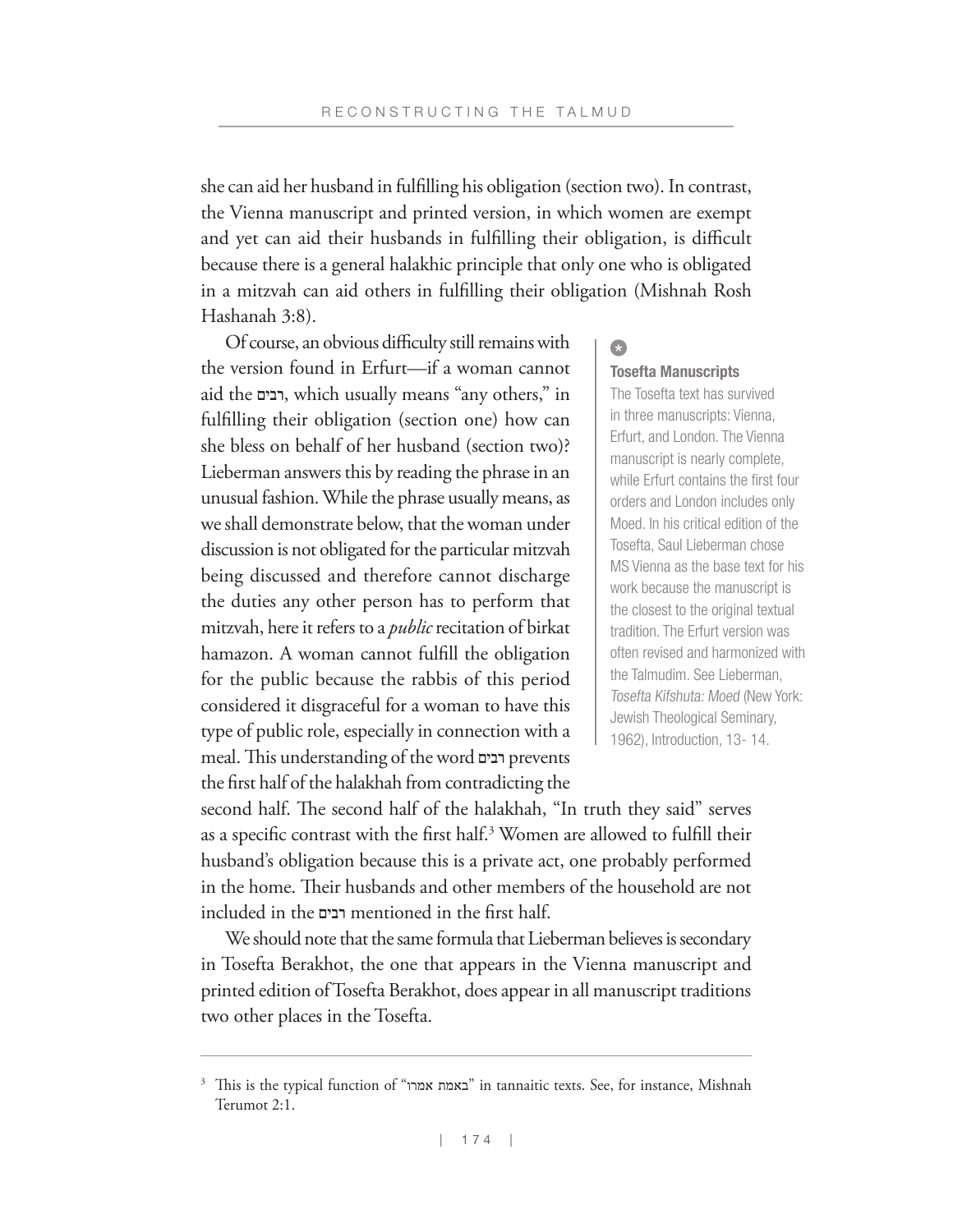#### **Tosefta Rosh Hashanah 2:5 Đ:č ĐĜĥĐ ĥČĤ ČĦĠĝđĦ**

Women, slaves and children are exempt [from the shofar] and they can't aid the multitudes (רבים) in fulfilling their obligation.

#### **Tosefta Megillah 2:7 كينة تونية تونية توفي**ة تونية تونية تونية تونية تونية تونية تونية تونية تونية تونية تونية

Women, slaves and children are exempt [from reading the megillah] and they can't aid the multitudes (רבים) in fulfilling their obligation.

נשים ועבדים וקטנים פטורין ואין מוציאין את הרבים ידי חובתן.

נשים ועבדים וקטנים פטורין ואין מוציאין את הרבים ידי חובתן.

In both of these cases the word רבים, which literally translates as "multitudes," is synonymous with "others"—it means that women cannot exempt *anybody* from their obligation because they themselves are not obligated. As both sources state explicitly, women are exempt from hearing the shofar or the reading the megillah. Any person who is not obligated in a given mitzvah cannot fulfll the mitzvah on behalf of others (Mishnah Rosh Hashanah 3:8). Thus Lieberman's reading of the word in Tosefta Berakhot is admittedly against the grain. Nevertheless, the evidence does seem to support this reading. It is the reading found in the Erfurt manuscript of Tosefta Berakhot, it prevents the Tosefta from blatantly disagreeing with the Mishnah, and it prevents the two halves of the Tosefta (that she cannot exempt the multitudes, and that she can exempt her husband) from disagreeing with each other.<sup>4</sup>

The Tosefta teaches, therefore, that as a human being who has eaten food, a woman has a personal obligation to bless God. In contrast, she is not supposed to take a public role in aiding others in fulflling their obligation. These same notions also emerge from another mishnah which deals with women's role vis-a-vis birkat hamazon:

<sup>4</sup> Lieberman does not surmise why the word פטורים entered into the tradition preserved in Vienna and the printed edition. The most likely possibility is that this tradition was infuenced by the phrase as it appears in Tosefta Rosh Hashanah and Megillah.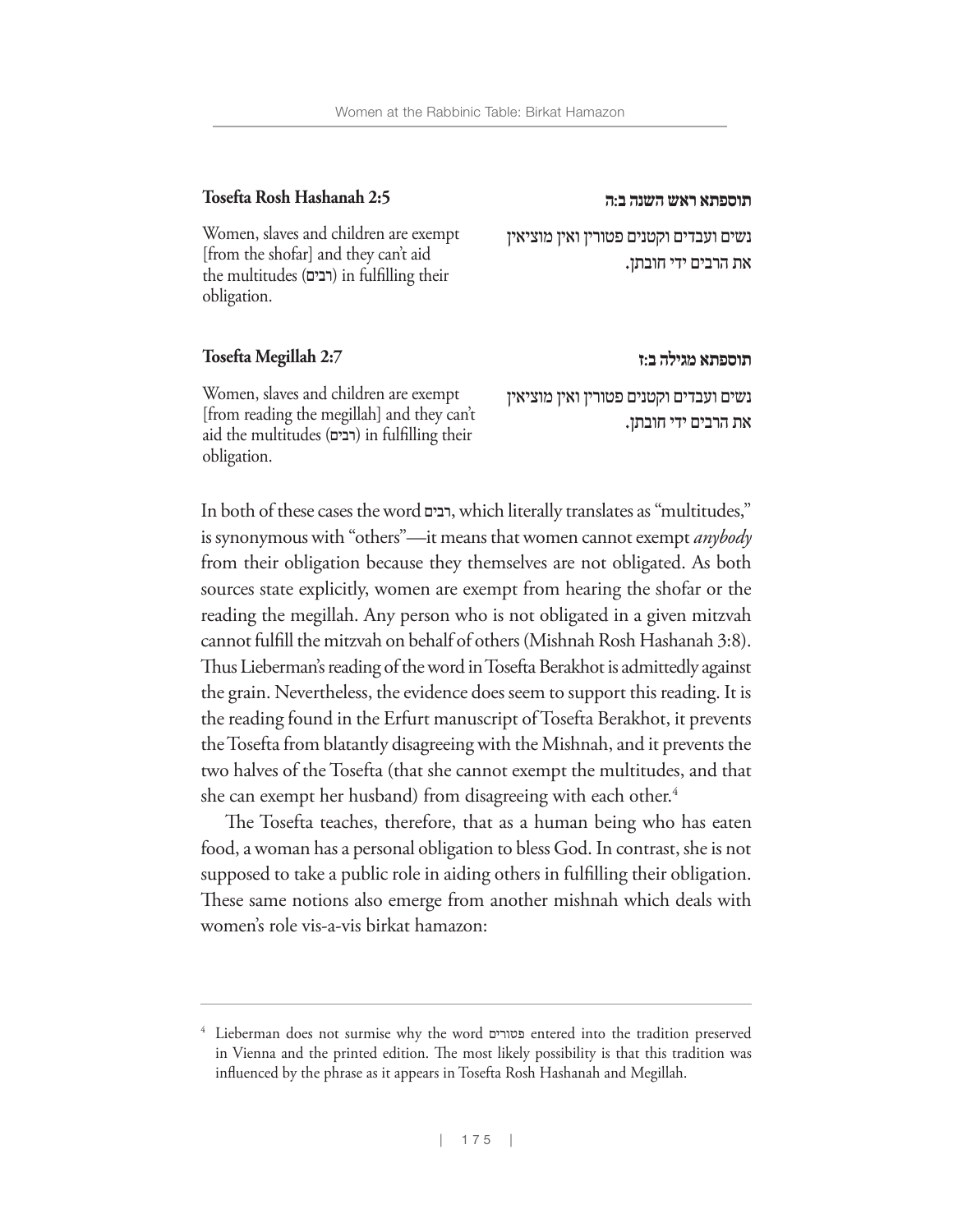#### **Mishnah Berakhot 7:2 ن** قطعة المستقيم المستقيم المستقيم المستقيم المستقيم المستقيم المستقيم المستقيم المستقيم المستقيم المستقيم المستقيم المستقيم المستقيم المستقيم المستقيم المستقيم ا

Women, slaves and minors are not part of  $\,$ komen, slaves and minors are not part of $\,$ the invitation [to recite birkat hamazon].

This mishnah refers to an important element of the recitation of birkat hamazon—the *zimmun*, or invitation. Beyond an individual's obligation to recite birkat hamazon, when a group of at least three people eat together, one is to invite the others to bless. The entire seventh chapter of Mishnah Berakhot deals with this institution, testifying to its centrality. Since the *zimmun* is a public institution, women, slaves and minors are excluded. But this does not have any implication as to their obligation to recite birkat hamazon, a personal blessing acknowledging God as the source of all sustenance.

## The Role of Women in the Greco-Roman and Rabbinic Banquet

Before we proceed with our analysis of the Bavli, it would be helpful to take a broader look at the perception of a woman's role in the formal meal of the rabbinic period. What emerges from the tannaitic literature concerning birkat hamazon is a dichotomy between a woman's personal obligation and her public role. This dichotomy seems to reflect the social mores of the times—a woman was not meant to have a public role at a formal meal, one in which the רבים would be participating, but she did have a personal obligation to recite birkat hamazon, and she could take a role in reciting birkat hamazon on behalf of others in a more casual dining setting with her husband and family. The reluctance to allow women to participate actively in the rituals of formal, public dining or in the specifc types of banquets frequently discussed by the rabbis, the *haburah* meal<sup>5</sup> and the Pesah seder, is implicated in many sources and refects Greco-Roman norms as well. Below we will investigate some of the salient rabbinic texts, as well as touch

<sup>5</sup> *Haburah* is a word used in tannaitic literature to refer to a group of people who are formally eating a meal together. See for instance M. Eruvin 6:6. It is mentioned frequently in connection with a group of people gathered together to eat the pesah sacrifce. See note 12 below.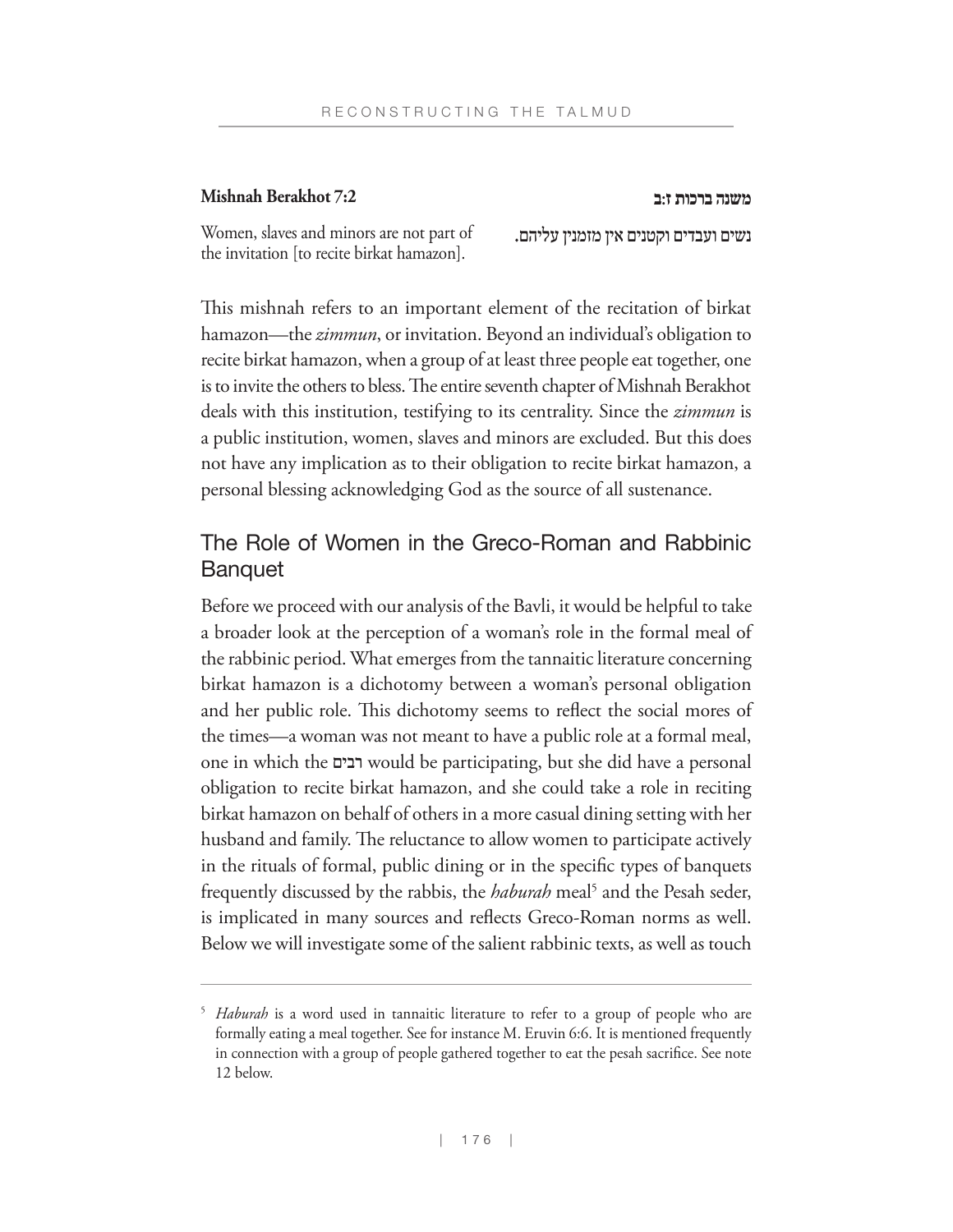upon a few such texts from contemporaneous non-Jewish sources which deal specifically with the issues of women reclining and drinking wine at the formal meal.

#### Reclining

In the ancient world the position in which a person dined-reclining, sitting or standing—was reflective of his/her social status—the higher the status, the more horizontal the position. As Dennis Smith summarizes, "the act of reclining in itself was a mark of one's rank in society: only free citizens were allowed to recline."<sup>6</sup> In rabbinic literature, diners are usually described as reclining (see for instance Tosefta Berakhot 5:5). Mishnah Pesahim 10:1 mandates that all participants at a seder recline as a way of emphasizing their celebration of freedom. While tannaitic texts do not mention whether a woman is to recline, this concern is raised by the amoraim. In Yerushalmi Pesahim 10:1, 37b, an amora asks whether a woman must recline at the seder when in front of her husband:

#### Yerushalmi Pesahim 10:1, 37b

ירושלמי פסחים י:א. לז ע"ב

R. Yose asked in front of R. Simon: Even רבי יוסי בעא קומי רבי סימון: אפילו עבד לפני a slave in front of his master and even רבו אפילו אשה לפני בעלה? a woman in front of her husband [is obligated to recline]?

While in the Yerushalmi the question is not answered, the following source in the Bayli offers an ambivalent answer:

| Bavli Pesahim 108a                                                 | בבלי פסחים קח ע"א                |
|--------------------------------------------------------------------|----------------------------------|
| A woman who is with her husband—she<br>is not required to recline. | אשה אצל בעלה - לא בעיא הסיבה.    |
| But if she is an important woman, she<br>must recline.             | ואם אשה חשובה היא - צריכה הסיבה. |

<sup>6</sup> Dennis Smith, From Symposium to Eucharist: The Banquet in the Early Christian World (Minneapolis: Augsberg Fortress, 2003), 11.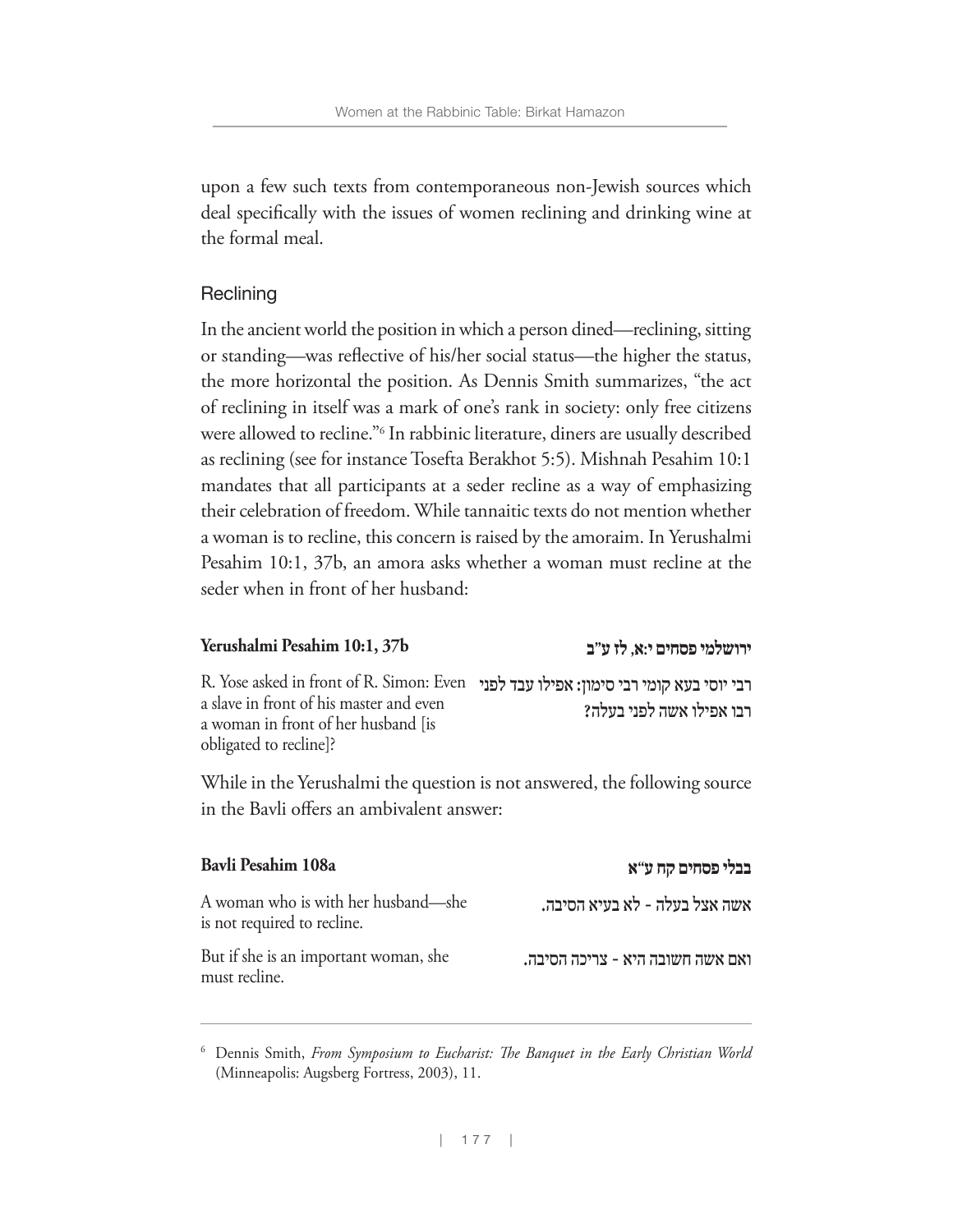The Bavli leaves room for situational decisions. In general, women are excluded from reclining, but there are situations in which such exclusion would not be appropriate.

Rabbinic concerns about these phenomena are clearly refections of the broader society in which the rabbis found themselves. The connection between a person's social status and his/her posture was so signifcant in the Greco-Roman world that there has developed a rich scholarly literature concerning the question. Matthew B. Roller has dedicated a full book to the topic, with an entire a section devoted to the issue of women.7 Here we ofer just a few examples of Greco-Roman texts he cites which give voice to the anxiety surrounding women's dining posture.

The following source, composed by Isidore of Seville in the seventh century, quotes Varro, a frst century B.C.E. Roman scholar:8

Sedes [seats—i.e. places on the dining couches] are so called because among the old Romans there was no practice of reclining, for which reason they were also said to 'take a seat.' Afterward, as Varro says in his work, *On the Life of the Roman People*, men began to recline and women sat, because the reclining posture was deemed shameful in a woman.

While this source gives the impression that it was standard for men to recline and women to sit, a source from Valerius Maximus (frst century C.E.) portrays a more nuanced picture of the contemporary situation, as well as the author's attitude towards it:<sup>9</sup>

[Concerning 'old Roman custom']. Women ordinarily dined sitting next to men who reclined, a custom that passed from human dining practice to the gods: for at the feast of Jupiter he himself was invited to dine on a couch, and Juno and Minerva on chairs…Our own age cultivates this type of discipline more assiduously on the Capitol [the location of the

<sup>7</sup> *Dining Posture in Ancient Rome: Bodies, Values and Status* (Princeton: Princeton University Press, 2006).

<sup>8</sup> Cited in Roller, 2.

<sup>9</sup> Cited in Roller, 96.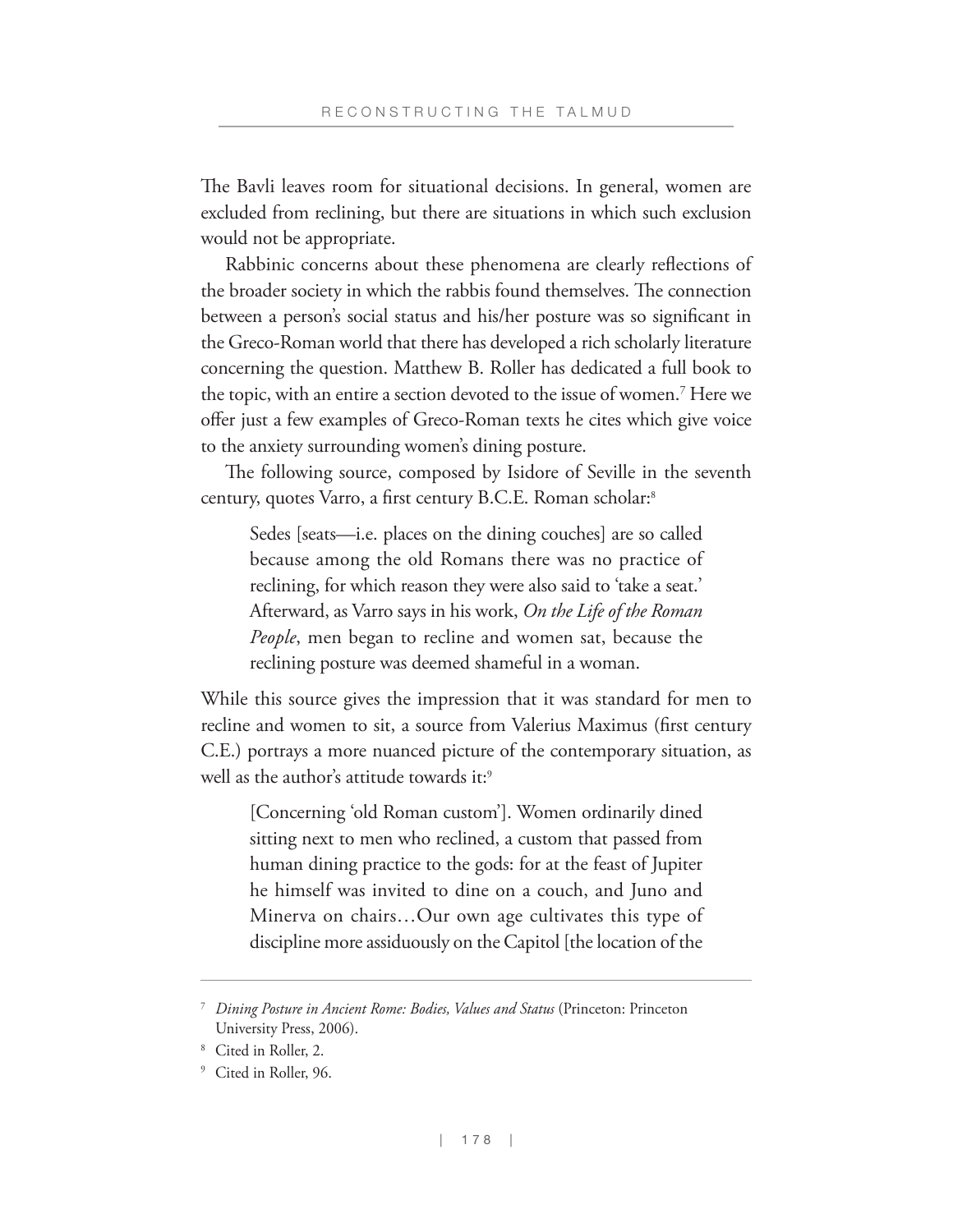feast of Jupiter] than in our own homes, evidently because it is of greater consequence to the commonwealth to ensure the orderly conduct of goddesses than of women.

In the beginning of this quote Valerius refers to a religious festival celebration "in which images of these three divinities were placed on the specifed items of furniture."10 Jupiter reclined while the goddesses Juno and Minerva sat on chairs. Valerius then contrasts this archaic practice with contemporary times, where women recline when dining in their own homes. Roller summarizes the tension in Valerius's words, "Valerius clearly implies two things: frst, that by his day women were likely to be found reclining in convivia…; and second, that this postural shift marks a moral decline."11 Women's behavior was not simply a matter of custom or whim; it was an issue fraught with moral implications, in Greco-Roman literature and rabbinic literature as well.

#### Drinking Wine

The second issue we examine concerns the question of whether women should drink wine, specifcally at a banquet, a context in which wine generally played a key role. In describing a holiday meal, Tosefta Pesahim 10:4 states:

| <b>Tosefta Pesachim 10:4</b>                                                                                    | תוספתא פסחים י:ד                                   |
|-----------------------------------------------------------------------------------------------------------------|----------------------------------------------------|
| A man is commanded to make his<br>children and his wife happy on the<br>festival.                               | מצוה על אדם לשמח בניו ובני ביתו ברגל.              |
| With what does he make them happy?                                                                              | במה משמחן?                                         |
| With wine, as it is written: and wine<br>gladdens the human heart (Psalms 104:15).                              | ביין דכתיב: ויין ישמח לבב אנוש (תהילים<br>קד:טו)   |
| R. Yehudah says: Women with what is<br>appropriate for them, and children with<br>what is appropriate for them. | ר' יהודה אומר: נשים בראוי להם וקטנים בראוי<br>להם. |

<sup>10</sup> Roller, 96.

 $11$  Ibid.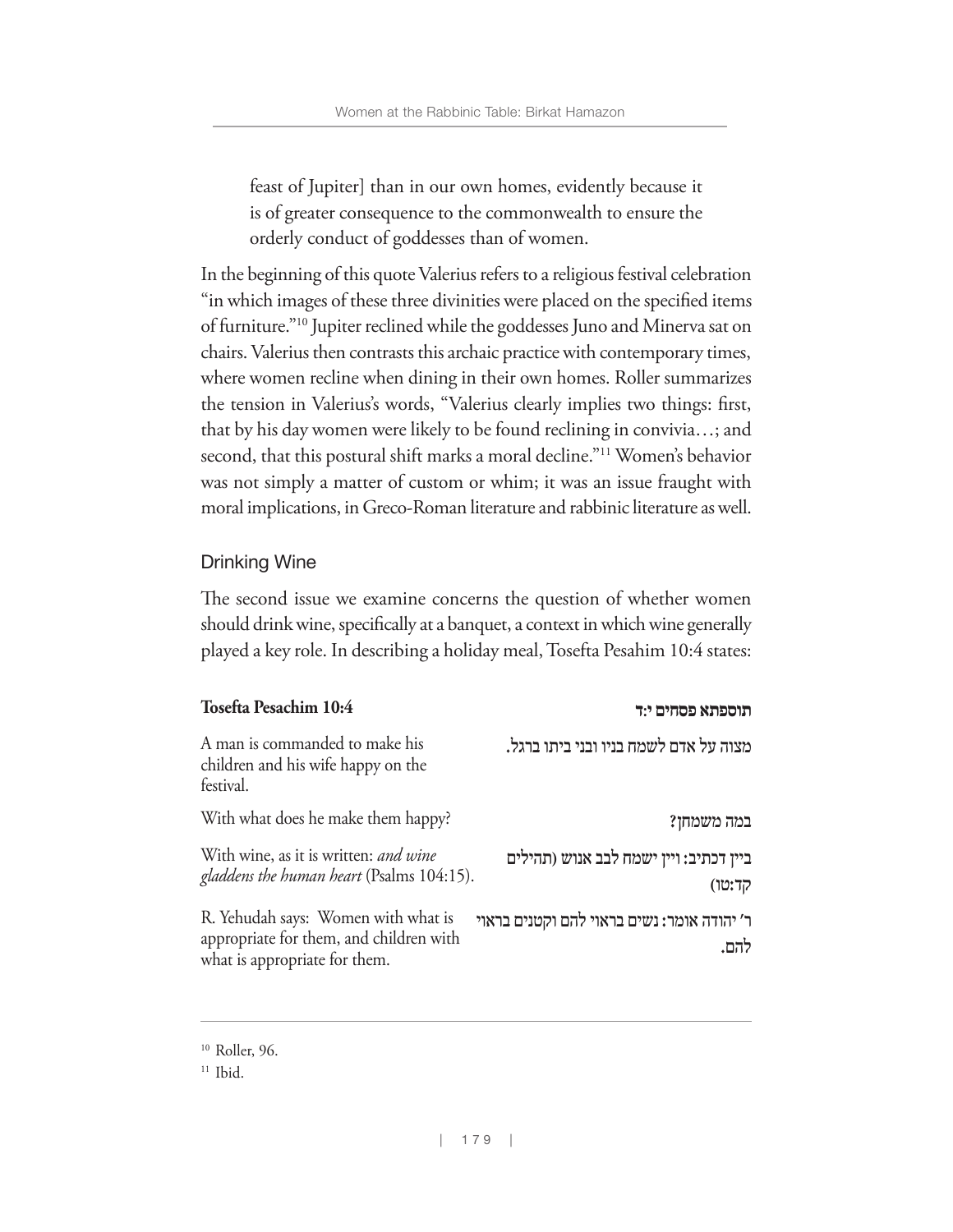Wine, according to R. Yehudah, is not appropriate for women. Other sources seem to imply that wine was appropriate for rich women (see Tosefta Ketubot 5:7; Yerushalmi Ketubot 5:11, 30b; Bavli Ketubot 64b-65a) or for women who were eating with their husbands. But regardless, it seems clear that the rabbis felt the need to limit the contexts in which it was permissible for women to drink. Since wine was emblematic of formal dining, these discussions hint at the discomfort that rabbis felt with regard to women's full and equal participation at such meals. One who did not drink wine at the meal would not have been seen as a full participant.

As was the case with the issue of women reclining, rabbinic concerns and anxieties echo those that that arise in Greco-Roman literature.12 Here we cite one example of such a text, again from Valerius Maximus, this time in his work, *Memorable Deeds and Sayings* 6.3.9. He writes:

Egnatius Metellus ... took a cudgel [heavy stick] and beat his wife to death because she had drunk some wine. Not only did no one charge him with a crime, but no one even blamed him. Everyone considered this an excellent example of one who had justly paid the penalty for violating the laws of sobriety [seriousness]. Indeed, any woman who excessively seeks the use of wine closes the door on all virtues and opens it to vices.

The violence of this source seems to be an expression of the severity of the perceived threat and perhaps of the pervasiveness of the phenomenon as well. These texts concerning women reclining and drinking wine reflect precisely the types of anxieties we would expect to exist in a world in which women's roles at formal meals were the subject of debate. Anxiety is felt most acutely when customs are changing. In a world in which women were either completely banned from the formal meal and never drank wine or in which their participation in such social ritual was completely unremarkable, there

<sup>12</sup> See Nicholas Purcell, "Women and Wine in Ancient Rome," *Gender, Drink and Drugs*, ed. Maryon, McDonald (London: Berg, 1994), 191-208; Matthew Dickie, *Magic and Magicians in the Greco-Roman World* (London: Routledge, 2001), 178-180; Bruce W. Winter, *Roman Wives, Roman Widows*, (Grand Rapids, MI: W. M. Eerdmans, 2003), 151- 153.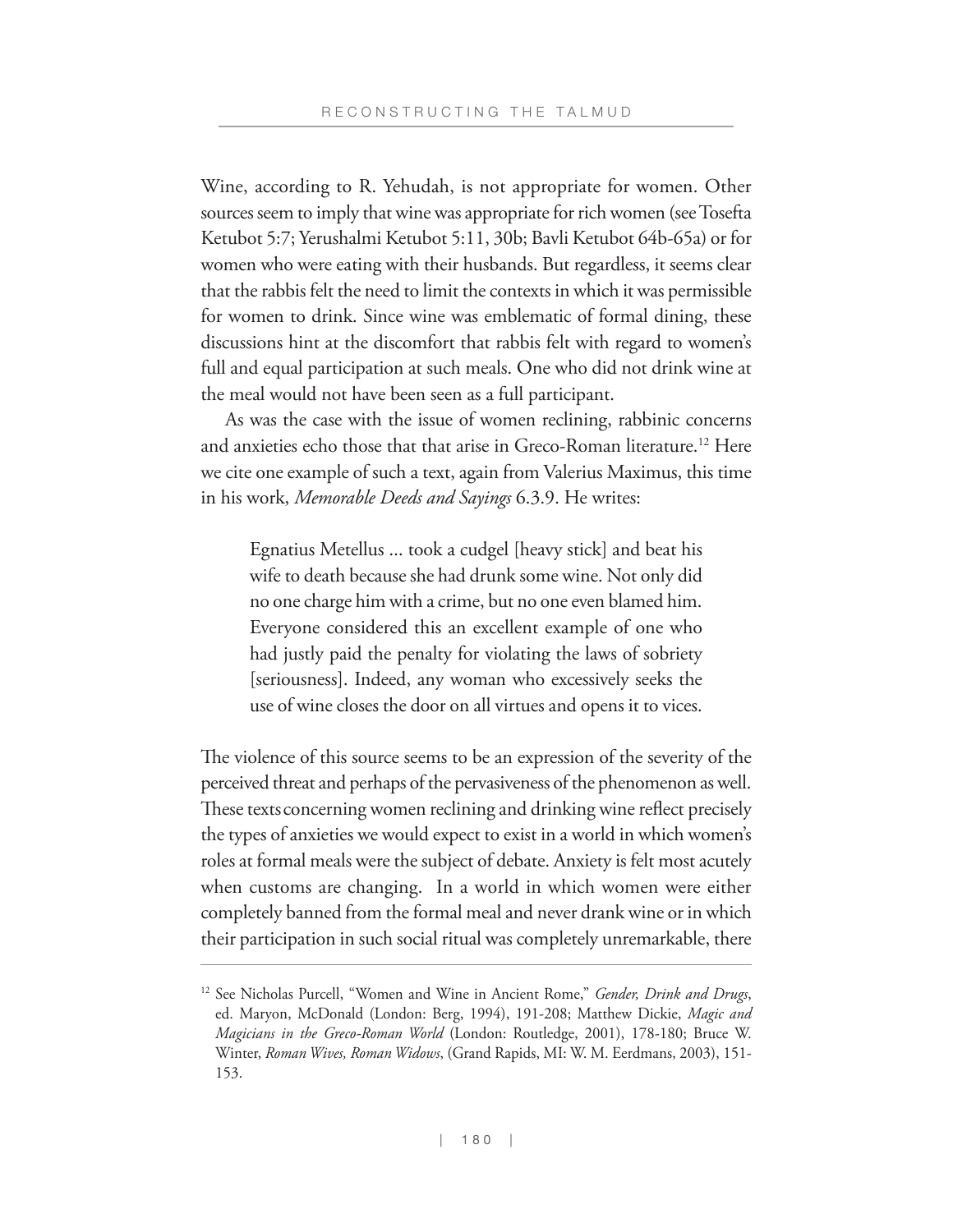would be little reason for the impassioned debate we fnd in both rabbinic and Greco-Roman sources. Presumably, then, these debates developed against the background of a society in flux.<sup>13</sup>

Finally, when we consider the question of whether these sources refect actual historical practice, we must exercise extreme caution. These are mostly prescriptive sources, not descriptions, and they were composed by a few men living in specific times and places. There is ample evidence that women did recline and did drink wine.<sup>14</sup> But Jews, Greeks and Romans actually ate their meals cannot be gleaned from a few literary sources of this nature. What we can glean from these sources is the pervasive anxiety that men of this period felt concerning women's roles, which was played out undeniably at formal meals. The meal was an important social occasion in both rabbinic and Greco-Roman culture (as it is in most cultures), and the meal dictated and reinforced the social hierarchy. How a woman acted at a meal was refective of her role vis a vis her husband, her family and the public. A woman reclining and drinking wine with men may have implied that she had attained equal social standing to her husband, a message that the male diner may or may not have wanted to convey to others.

The above texts serve as an important backdrop for our understanding of the passages concerning women and birkat hamazon. The rabbis understood

<sup>&</sup>lt;sup>13</sup> Besides reclining and drinking wine there is another issue in rabbinic literature which demonstrates rabbinic hesitancies as to women's participation in banquet meals—the *haburah*, or company of people who eat the pesah sacrifce together. Mishnah Pesahim 8:7 states: "One does not make a *haburah* of women, slaves or minors." This mishnah is best interpreted as meaning that at least some adult men must be present in the *haburah.* One should not have a *haburah* consisting completely of women, slaves or minors so that, as Bar Kapara states in Yerushalmi Pesahim 8:7, 36a, "they should not bring the sacrifces to a state of disgrace."

<sup>&</sup>lt;sup>14</sup> Most scholars today realize that in actual Roman practice women probably did recline. As Matthew Roller, *Dining Posture*, 98, writes: "the standard view that women changed their dining posture from sitting to reclining at one or another historically specifable time is untenable, for it cannot be shown (contra Valerius and Varro) that women of any status ever dined seated as a matter of course." Similarly, Susan Treggiari, *Roman Marriage* (Oxford: Clarendon Press, 1991), 423 writes: "Women by the late Republic reclined at dinner and seem normally to have shared a couch with their husbands." See also Dennis Smith, *From Symposium to Eucharist*, 43, who writes: "By the frst century C.E. there is evidence that respectable women of the Roman aristocratic class were increasingly to be found at banquets and would often recline."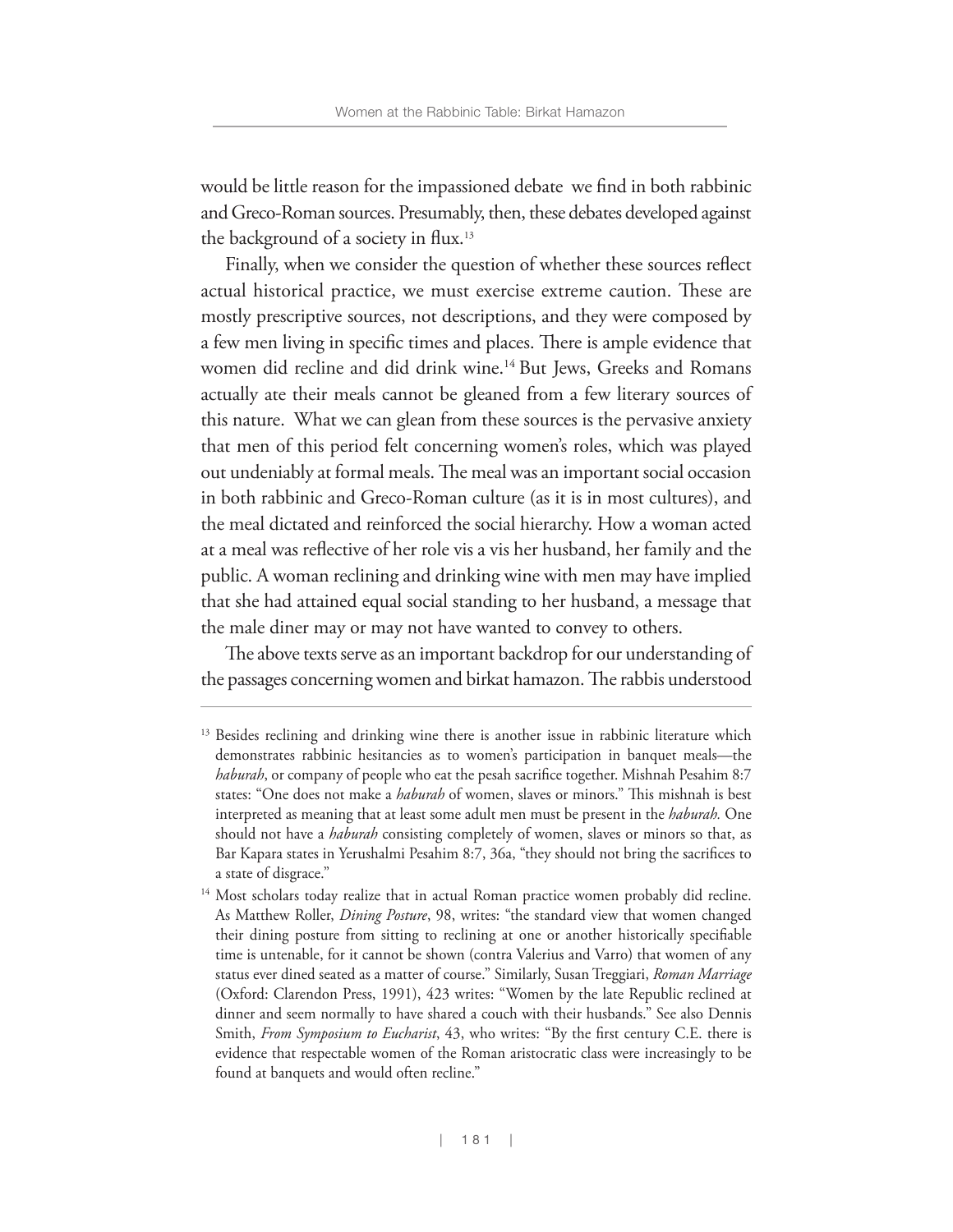that women would, at least on occasion, be present at formal banquets, but they dictated that in public they should play a less prominent role than their male counterparts. While our sugya in Berakhot is not about reclining or drinking wine together with men, the issue of a woman leading men in birkat hamazon or fulflling the obligation on their behalf is closely related. What lies behind all of these issues is not women's presence at a meal—that seems to be taken for granted. The issue is her place in the social hierarchy vis a vis the men at the table. Does she recline in their presence, an act which would imply social equality? Does she drink wine as they do? Does she count in the number of diners required for a *zimmun*, which would again imply social equality? Can she fulfll the obligation of birkat hamazon on behalf of men, a function which might imply religious and social equality? These are the questions that men, including the rabbis, seem to have been asking and debating throughout the ancient world.

## Bavli Berakhot 20b

As seen above, the mishnah ruled simply that women were personally obligated to recite birkat hamazon. This is true even if they are not supposed to take a role in the public performance of birkat hamazon. Surprisingly, the nature of this unequivocal ruling is questioned in the Bavli. The Bavli begins with a short discussion of women's obligation to recite kiddush on Shabbat and on festivals. Despite the fact that this section is not directly relevant to the issue of birkat hamazon, it sets the tone for what follows and it will help us demonstrate the thought processes of some of the amoraim. Therefore, we will begin with this section of the sugya.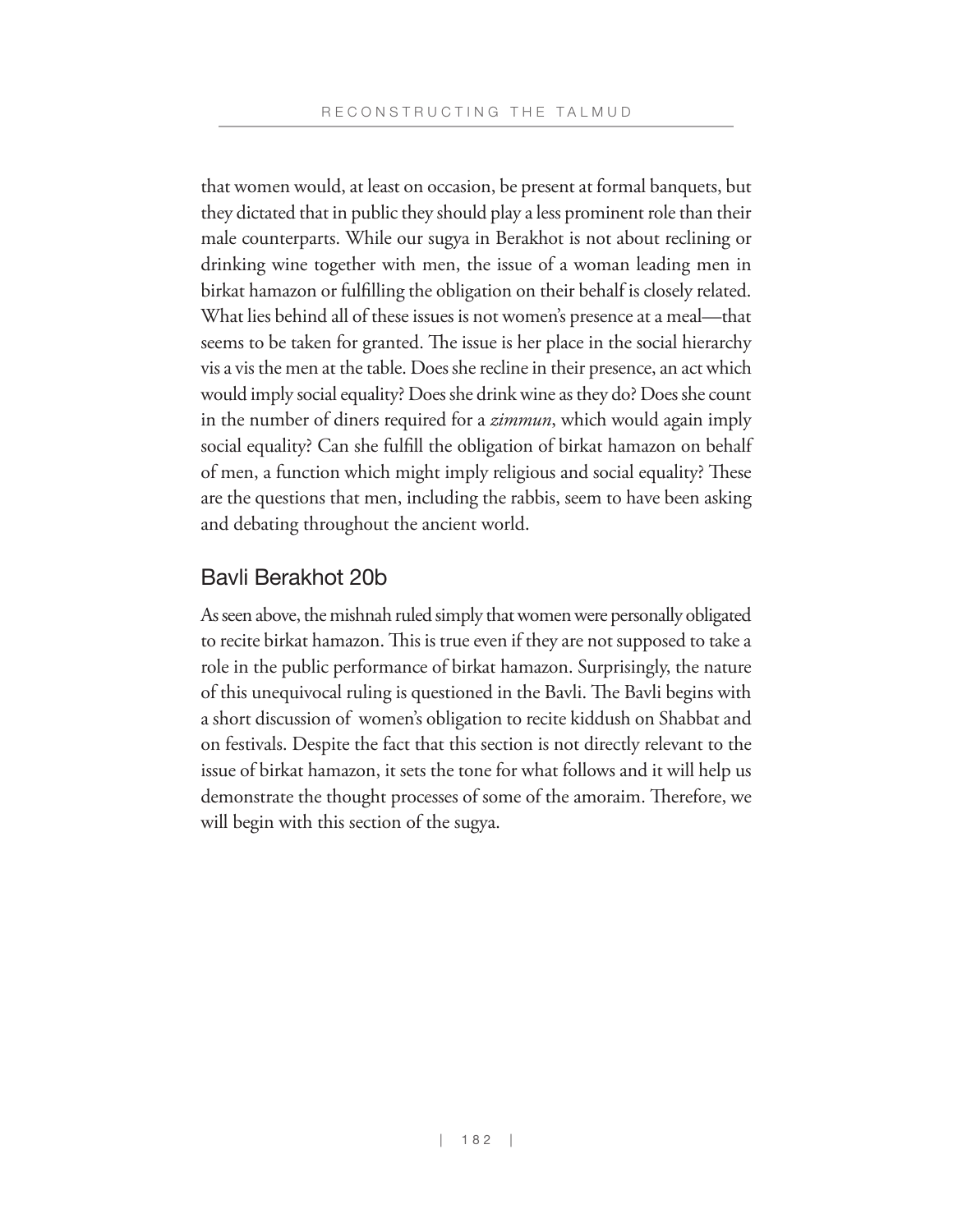#### Section One

#### **Bavli Berakhot 20b تحد**לי ברכות כ

1) R. Ada bar Ahava said: Women are obligated by the Torah in the sanctifcation of the day.

2) Why? This is a positive time bound commandment, and women are exempt from all positive time bound commandments.

3) Abaye said: [They are obligated] by the rabbis.

4) Rava said to him: But he said "by the Torah!" And furthermore, we should obligate them rabbinically for all positive timebound commandments!

5) Rather Rava said: Scripture states, *Remember* (Exodus 20:7) and *Observe* (Deuteronomy 5:11): Anyone obligated to observe [by not transgressing the negative commandments] is obligated to remember. And women, since they are obligate to observe, are also obligated to remember.

1) אמר רב אדא בר אהבה: נשים חייבות בקדוש היום דבר תורה.

,ממאי? מצות עשה שהזמן גרמא הוא !וכל מצות עשה שהזמן גרמא נשים פטורות

.é) אמר אביי: מדרבנן

!) אמר ליה רבא: והא דבר תורה קאמר !עוד, כל מצות עשה נחייבינהו מדרבנן

5) אלא אמר רבא: אמר קרא זכור (שמות כ:ז) ושמור (דברים ה:יא) - כל שישנו בשמירה ישנו בזכירה, והני נשי, הואיל .דאיתנהו בשמירה - איתנהו בזכירה

The passage begins with R. Ada bar Ahava stating that women are liable for "the sanctification of the day (קידוש היום)," despite the fact that this does seem to fall into the category of a positive timebound commandment, from which women are supposed to be exempt (see above, Mishnah Kiddushin 1:7). We should note that this is not the only case of an amora stating that a woman is liable for a positive timebound commandment. There are three places in the Bavli where the amora R. Yehoshua ben Levi states that women are obligated for this type of commandment: 1) lighting Hannukah candles (Shabbat 23a); 2) drinking four cups of wine on Pesah (Pesahim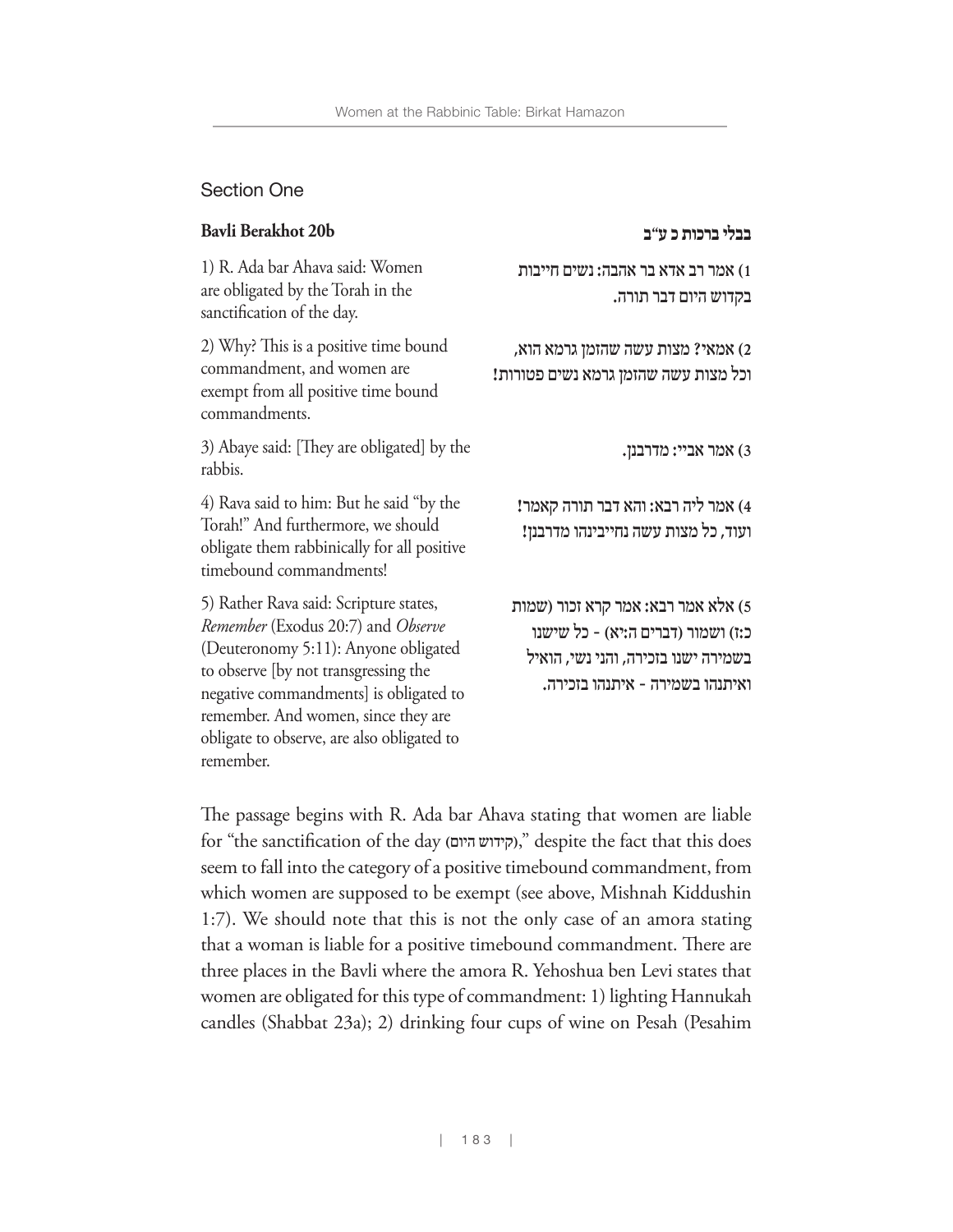108a); 3) reading Megillat Esther (Megillah 4a).<sup>15</sup> It does not seem that these amoraim considered the mishnah from Kiddushin, which exempts women from positive timebound commandments, to be fully encompassing. They allowed for certain mitzvot to fall outside of its parameters.

Abaye (section three), who lived a generation after R. Ada bar Ahavah, seems to have a different response to the mishnah from Kiddushin. This mishnah is now in his eyes fully prescriptive—women are not obligated in *any* positive timebound commandments. Therefore, he interprets their obligation for *kiddush hayom* to be only "*derabbanan*" of rabbinic and not biblical status. This is an invention of Abaye's, meant to preserve the functionality of R. Ada bar Ahavah's ruling and yet to harmonize it with the mishnah in Kiddushin. Note that according to this interpretation, Abaye is not refective of a change in women's status, neither in his eyes nor in any sort of reality he is trying to describe. That is to say, he does not have some personal agenda to demote women's obligation, nor is he commenting that in his world women do not participate in *kiddush hayom*. Rather, he engages in the usual activity of amoraim—harmonizing one literary source with another.

Rava raises two difficulties on Abaye (section four). First, there is no such category as liable *"derabbanan"* when it comes to women's performance of commandments. Second, R. Ada bar Ahavah specifcally states "from the Torah." Rava (section fve) therefore defends the notion that women are obligated by the Torah for *kiddush hayom* by creating his own midrash. This midrash seems, at least in Rava's eyes, to mitigate the contradiction between R. Ada bar Ahavah's statement and the mishnah from Kiddushin. Women are generally exempt from positive timebound commandments unless there is some specifc text or perhaps reason for them to be obligated (as there was in the cases of megillah, Shabbat candles and the four cups of wine, see citations above).

 $15$  The obligation for women to read (or at least hear) the megillah is also found in Yerushalmi Megillah 2:5, 73b. It is likely that this is the original context of his statement and that the Babylonian editors moved it from the context of Megillah to Shabbat candles and the four cups at the seder. We should note that these passages obligate women to hear the megillah even though Tosefta Megillah 2:7 specifcally exempts them (see above).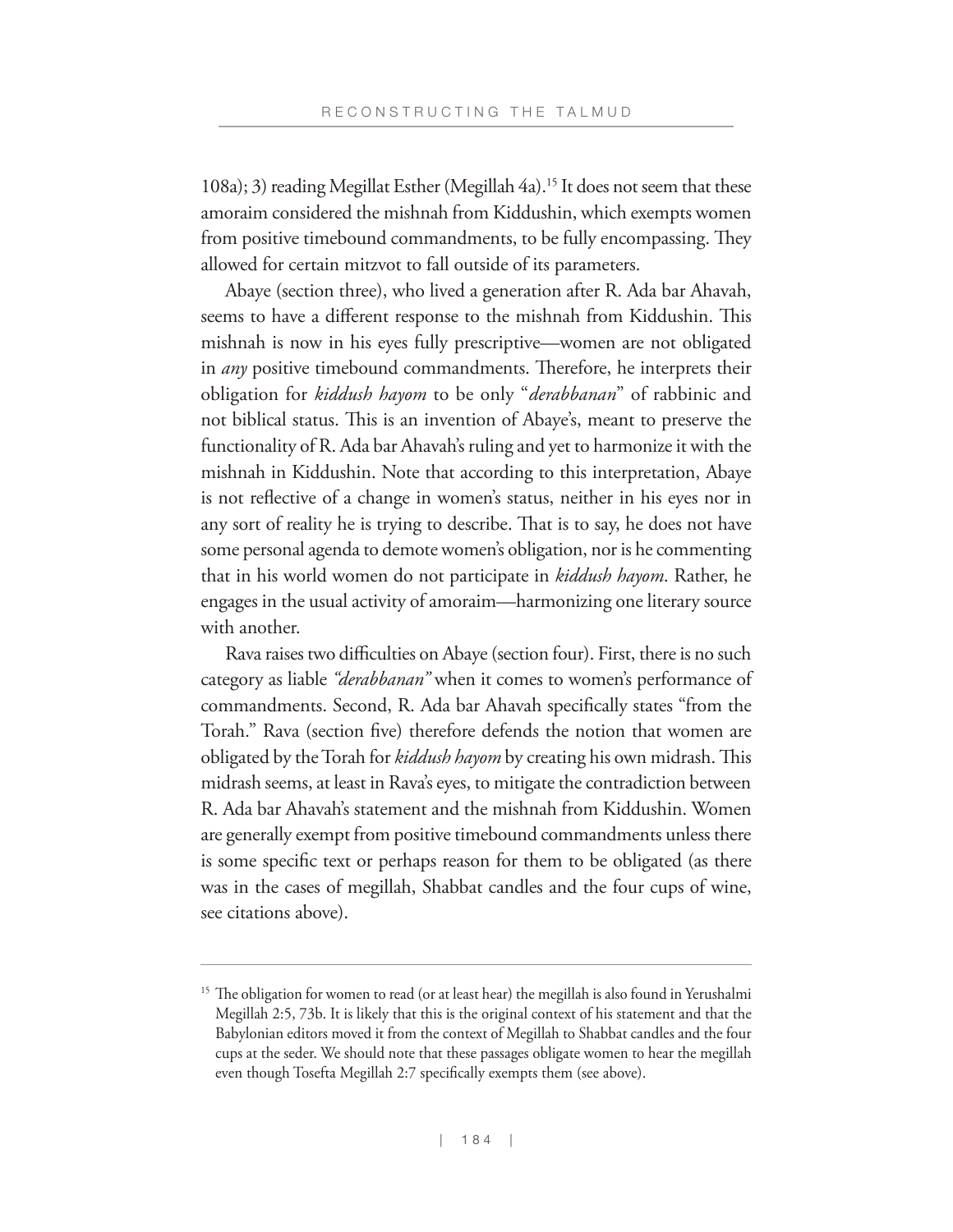For the issue of birkat hamazon, to which we are about to return, the importance of this section is that it introduces the notion of women being rabbinically liable for a mitzvah. Despite the fact that Abaye's position was rejected, the very possibility that a woman would be obligated for a mitzvah, but that her obligation would be lesser than that of a man, is the basis for the question that opens the second part of the sugya.

| SOUTCE | Ammoraic source | Stamma |
|--------|-----------------|--------|

utic source

#### **Section Two**

Tannaitic

(1) Ravina said to Rava: Women's obligation in birkat hamazon-is it from the Torah or from the rabbis?

**EXPLANATION** 

NSWE

SER

ğ

(2) What is the practical difference? To exempt others from their obligation. If you say that it is from the Torah, then her biblical obligation can exempt another biblical obligation. But if you say it is from the rabbis, then she is not obligated in the matter, and anyone not obligated in a matter cannot fulfill the obligation for others. What [is the ruling?

(3) Come and learn: In truth they have said, a son may bless for his father and a slave may bless for his master, and a woman may bless for her husband. But the sages have said: Let a curse be brought upon a man whose wife and children bless for him.

(4) It goes well if you say that her STAMMAITIC EXPLANATION obligation is from the Torah, her biblical obligation can exempt another biblical obligation. But if you say her obligation is from the rabbis, can one with a rabbinic obligation fulfill the obligation for one with a biblical obligation?

(1) אמר ליה רבינא לרבא: נשים בברכת המזון, דאורייתא או דרבנן?

(2) למאי נפקא מינה - לאפוקי רבים ידי חובתן. אי אמרת דאורייתא - אתי דאורייתא ומפיק דאורייתא, ואי אמרת דרבנן - הוי שאינו מחוייב בדבר, וכל שאינו מחוייב בדבר - אינו מוציא את הרבים ידי חובתן. מאי?

(3) תא שמע, באמת אמרו: בן מברך לאביו, ועבד מברך לרבו, ואשה מברכת לבעלה; אבל אמרו חכמים: תבא מארה לאדם שאשתו ובניו מברכין לו.

אי אמרת בשלמא דאורייתא - אתי (4) דאורייתא ומפיק דאורייתא, אלא אי אמרת דרבנן - אתי דרבנן ומפיק דאורייתא?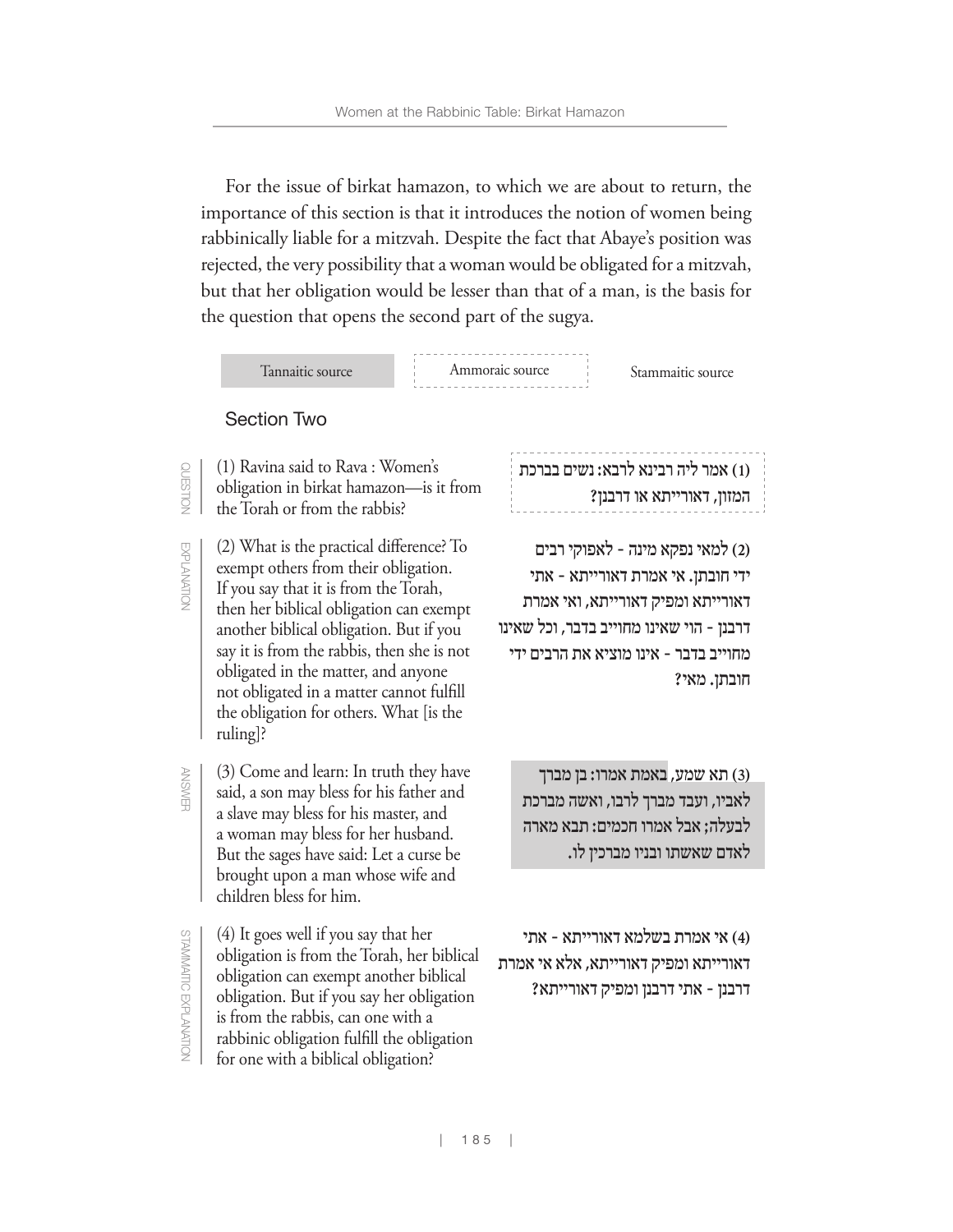(5) And according to your reasoning-is a minor obligated?

(5) ולטעמיך, קטן בר חיובא הוא?

(6) Rather what are we dealing with here? For instance he ate only an amount that would make him obligated in birkat hamazon from the rabbis, and the one with a rabbinic obligation could fulfill the obligation for one with a rabbanic obligation.

AMORAIC MIDRASH

DIFFICULTY

STAMMATIC<br>EXPLANATION

(7) R. Avira expounded, sometimes he said it in the name of R. Ami and sometimes in the name of R. Asi: the ministering angels said in front of the Holy One, blessed be He: Master of the Universe, it says in your Torah, Who does not show favorites and does not take bribes (Deuteronomy 10:17). But do you not show favor to Israel, as it says, May God show His favor to you (Numbers 6:26).

He said to them: Why should I not show favor to Israel? For I have written in the Torah, And you shall eat, and you shall be satisfied and you shall bless the Lord your God (Deuteronomy 8:10). And they are stringent upon themselves and bless even when they only eat the amount of an olive or an egg.

(6) אלא, הכא במאי עסקינן - כגון שאכל שיעורא דרבנן, דאתי דרבנן ומפיק דרבנן.

(7) דרש רב עוירא, זמנין אמר לה משמיה דרבי אמי וזמנין אמר לה משמיה דרבי אסי: אמרו מלאכי השרת לפני הקדוש ברוך הוא: רבונו של עולם, כתוב בתורתך: אשר לא ישא פנים ולא יקח שחד (דברים י:יז) והלא אתה נושא פנים לישראל, דכתיב: ישא ה' פניו אליך (במדבר ו:כו). אמר להם: וכי לא אשא פנים לישראל? שכתבתי להם בתורה: ואכלת ושבעת וברכת את ה' אלהיד (דברים ח:י). והם מדקדקים [על] עצמם עד כזית ועד כביצה.

The sugya opens with Ravina's question whether or not birkat hamazon for women is considered "derabbanan," of rabbinic status or "deorayta," of biblical status. The question itself is surprising for several reasons. First of all, as Rava said above, the obligations set forth for women in the mishnah were all understood to be equal to those of men. While much later halakhic authorities begin to claim that women's obligation for prayer is different from that of men, nowhere else do we hear of such a claim in classic rabbinic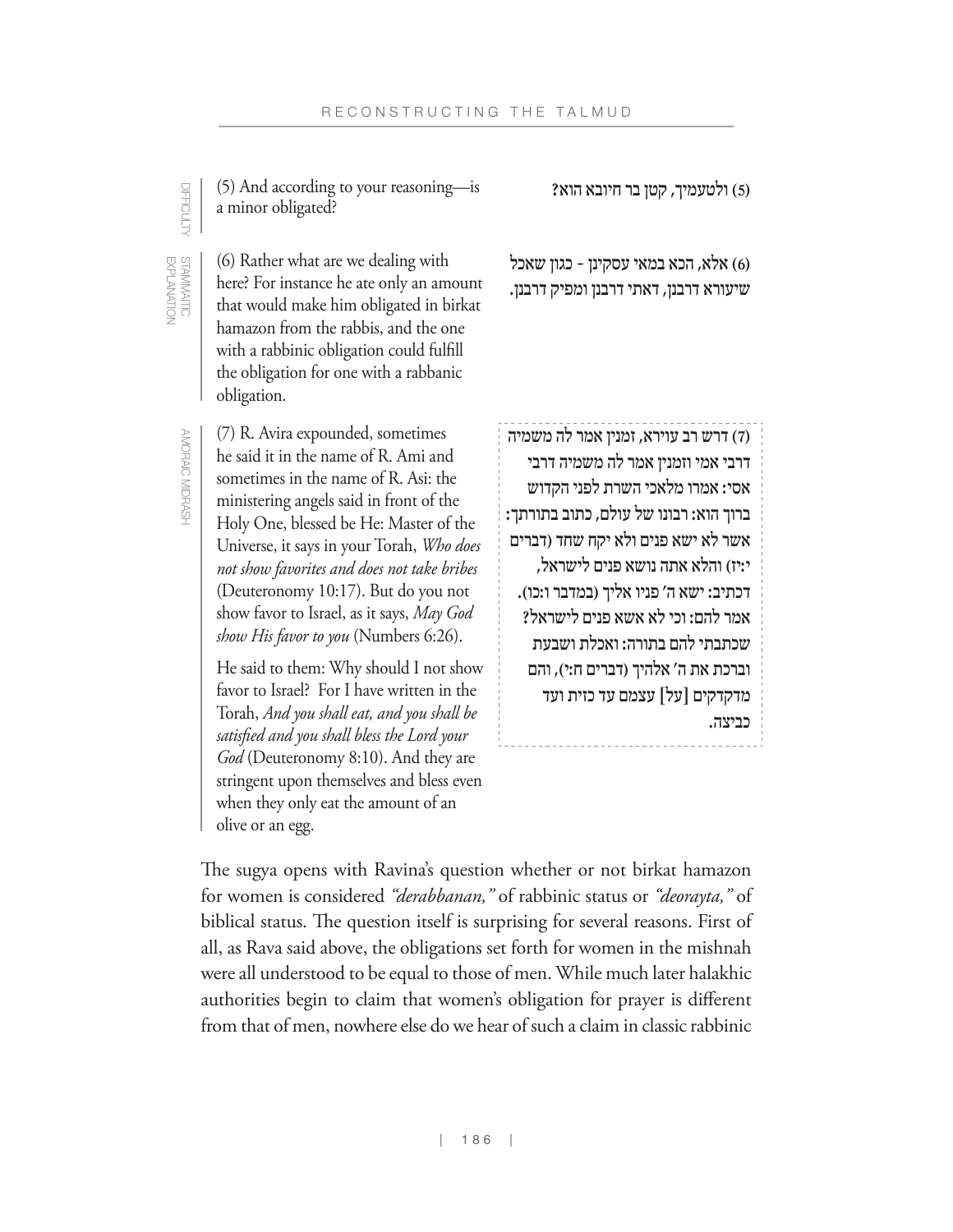literature.16 Why should birkat hamazon be any diferent? Second, earlier in the sugya it was "obvious" that women are obligated in birkat hamazon. Why should the level of their obligation be questioned now?

There are three points that serve as the background for Ravina's question. The first is Abaye's comment above. Ravina lived slightly later than Abaye and, as can be seen here, was one of Rava's students. Abaye and subsequently Ravina seem to be open to the lack of equality between a man and a woman's obligation in the performance of certain mitzvot. Second, in general amoraim, and especially later amoraim, increasingly categorize mitzvot as rabbinic or biblical.17 In an earlier period, while there is some such categorization, there is more of an emphasis on whether or not one is obligated to perform a given commandment.<sup>18</sup> In the amoraic period, there is a greater emphasis on determining whether a mitzvah that is to be performed is done so out of rabbinic command or because of a biblical mitzvah. Finally, Ravina's question may arise specifcally with regard to birkat hamazon due to general anxieties about a woman's role at a meal, an issue we explored above.

If this last explanation is correct, than the stammaitic comment (section four) that follows is an accurate reflection of Ravina's intent. The point of Ravina's asking whether or not a woman's obligation is rabbinic is to question her ability to recite the blessing on behalf of men, who are certainly obligated biblically. A woman will recite birkat hamazon no matter the level of her obligation. But if her obligation is lesser in status than that of men, then she will not be able to fulfll the blessing for men.

More specifcally, the stam in section two posits that what lies behind Ravina's question is her ability to discharge the obligation of the ר**בים**. Above we saw that in the Tosefta, as explained by Lieberman, the word רבים was not

<sup>&</sup>lt;sup>16</sup> See Judith Hauptman, "Women and Prayer: An Attempt to Dispel Some Fallacies," *Judaism* 42:1 (1993) 94-103.

<sup>17</sup> See Benjamin De Vries, *Toldot Hahalakhah Hatalmudit* (Tel Aviv: Abraham Zioni Publishing House, 1966), 69-95.

 $18$  The obligation to eat bitter herbs on Pesah is a good example. The Mekhilta de-Rabbi Ishmael Pisha 6 establishes that one is obligated to eat marror even without the pesah sacrifce, meaning even after the destruction of the Temple. It says nothing about the level of obligation. Bavli Pesahim 120a says that without a pesah sacrifce the obligation for maror is rabbinic.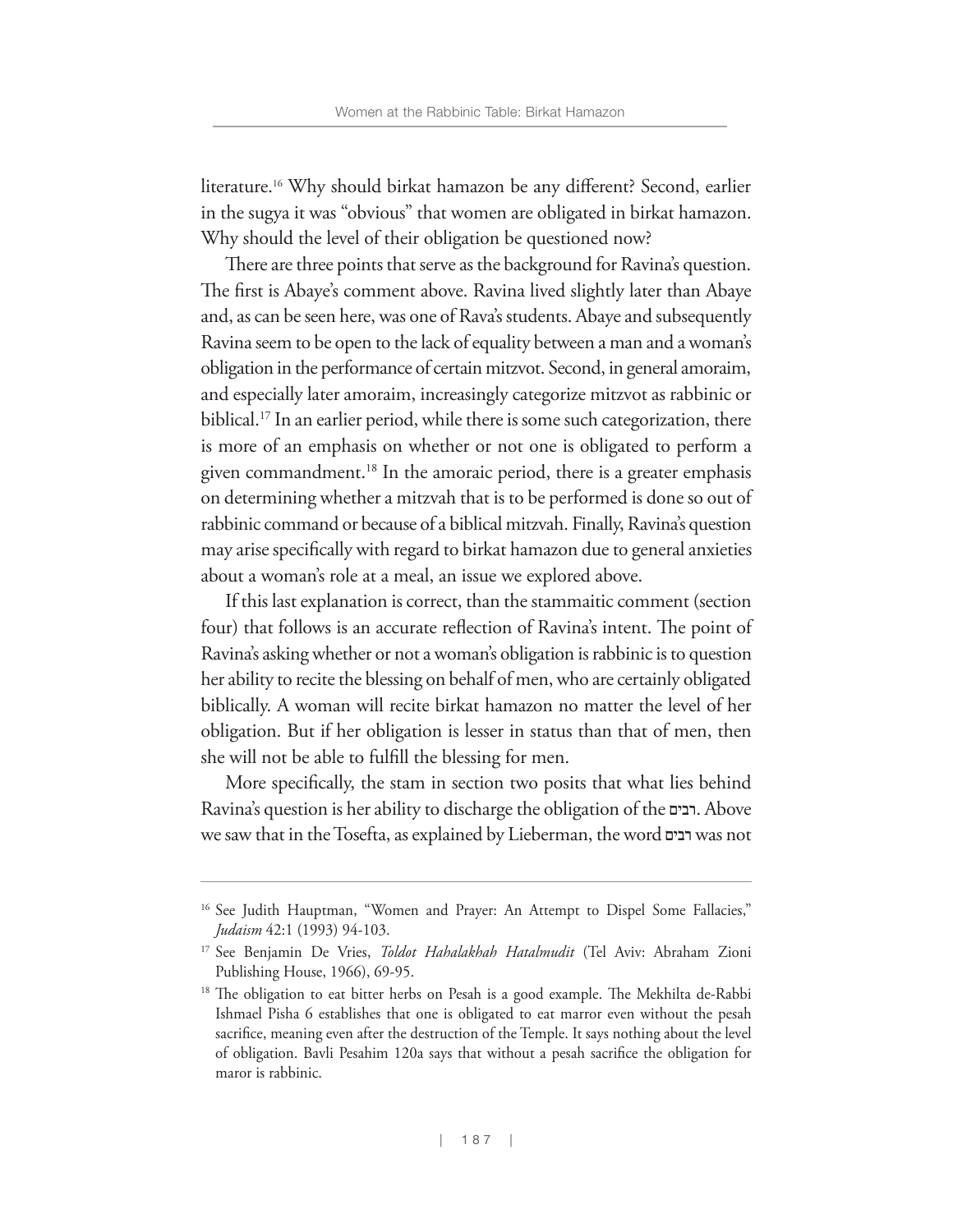synonymous with אחרים, any others. Rather it was specific—a woman cannot exempt the *multitudes*, i.e. the public, from their obligation, even though she can exempt her husband. In consequence, Lieberman notes that word as it used in the Bavli here (section two) is not precise; the Bavli means to say אחרים, and indeed this is the version preserved in the commentary of R. Asher.

The key to this shift in meaning is found in the fact that the version of the baraita quoted by Rava in section three in order to answer Ravina's question does not contain the line found in the Tosefta, "Women, slaves and children cannot aid the multitudes (רבים) in fulfilling their obligation" but does contain the second line, that a woman can bless for her husband. Taken together these two lines in the Tosefta demonstrate the distinction between the רבים, whose obligation she cannot fulfill, and her husband, whose obligation she can fulfll. In the Bavli, which does not contain this frst line of the baraita, the distinction does not exist. To Rava and to the stam, either a woman is liable for birkat hamazon and she can bless for *any* man, or she is not liable and she cannot bless for *any* man (unless he too is not liable, as we shall see below). Rava uses this version of the baraita to prove that women are liable for birkat hamazon, since they can exempt any other person. Thus the original amoraic core of the sugya would have consisted of Ravina's opening question followed by Rava's response from the abbreviated baraita found in section three. The stam explained Ravina's question in section two and Rava's answer in section four.

The other difference between the baraita in the Tosefta and the version in the Bavli is that in the Bavli there is an additional line: "let a curse come upon a man whose wife or children bless for him." The origin of this line is found in Mishnah Sukkah 3:10 which reads:

#### **Mishnah Sukkah 3:10 ĕ:Ď Đėđĝ ĐĜĥĚ**

One who has a slave, a woman, or a minor read [the Hallel] to him, he must repeat after them what they say, and a curse be upon him.

מי שהיה עבד או אשה או קטן מקרין אותו עונה אחריהן מה שהן אומרין, ותהי לו מאירה.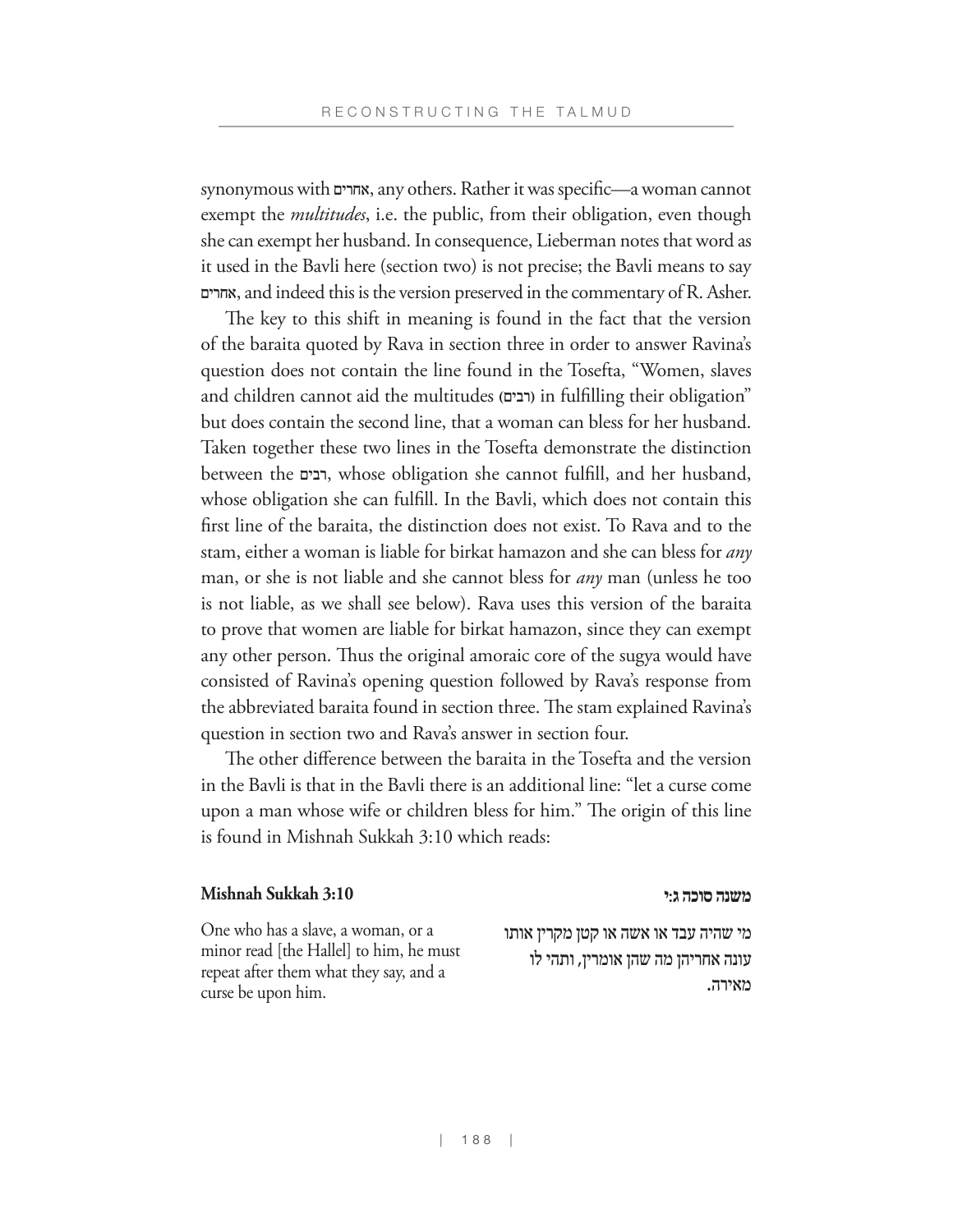This line has a slightly different meaning in the context of Hallel in Mishnah Sukkah.<sup>19</sup> It is easier to understand why a husband whose wife must recite Hallel for him is cursed than why a husband whose wife must recite birkat hamazon for him his cursed because of two key diferences between these prayers. First, Hallel is probably (although not necessarily) recited in the synagogue and thus it is a more public affair. In ancient times it would have been perceived as exceedingly shameful for a husband (or for any man) to require a woman to read for him in such a setting. In contrast, birkat hamazon can be (but is not always) more of a private affair, as explained above. While a man whose wife must recite birkat hamazon for him might feel ignorant, shame is usually a publicly experienced emotion and thus would not be as powerful when experienced in the home. Second, Hallel is written Scripture. The verb used in the Mishnah is "read for him", which can mean that she is reading a text that her husband simply cannot read. That is not to say that written scripture was so readily available that Hallel would have always or even normally been read from a scroll. But at least the possibility exists. Furthermore, the biblical text of Hallel was more widelyknown than a rabbinic text such as birkat hamazon would have been. A woman reading Hallel for her husband implies that he cannot even read the familiar text of Hallel. In contrast, blessings were transmitted only orally. Thus the woman *recites* for her husband. While this does imply that she knows how to recite birkat hamazon and is more learned than him, at least there is no implication that he is completely illiterate.

<sup>&</sup>lt;sup>19</sup> In Yerushalmi Berakhot 3:6, 6b, this mishnah from Sukkah is cited in juxtaposition with the baraita concerning women and children blessing birkat hamazon for others but only in the Bavli is the curse also applied to a woman who recites birkat hamazon for her husband. Further evidence as to the origin of this line can be found in the fact that the same baraita concerning birkat hamazon is quoted in Bavli Sukkah 38a, immediately following the mishnah concerning Hallel. It is not commented upon there by any amoraim, and thus it seems likely that the editors in Sukkah brought it from Berakhot due to the already existent similarity. Thus the curse line originated in Mishnah Sukkah in the context of Hallel, in Yerushalmi Berakhot Mishnah Sukkah was quoted in the context of a baraita concerning women and birkat hamazon, and in Bavli Berakhot the curse line was added to the baraita itself. From there, the baraita concerning birkat hamazon was cited but not commented upon in Bavli Sukkah.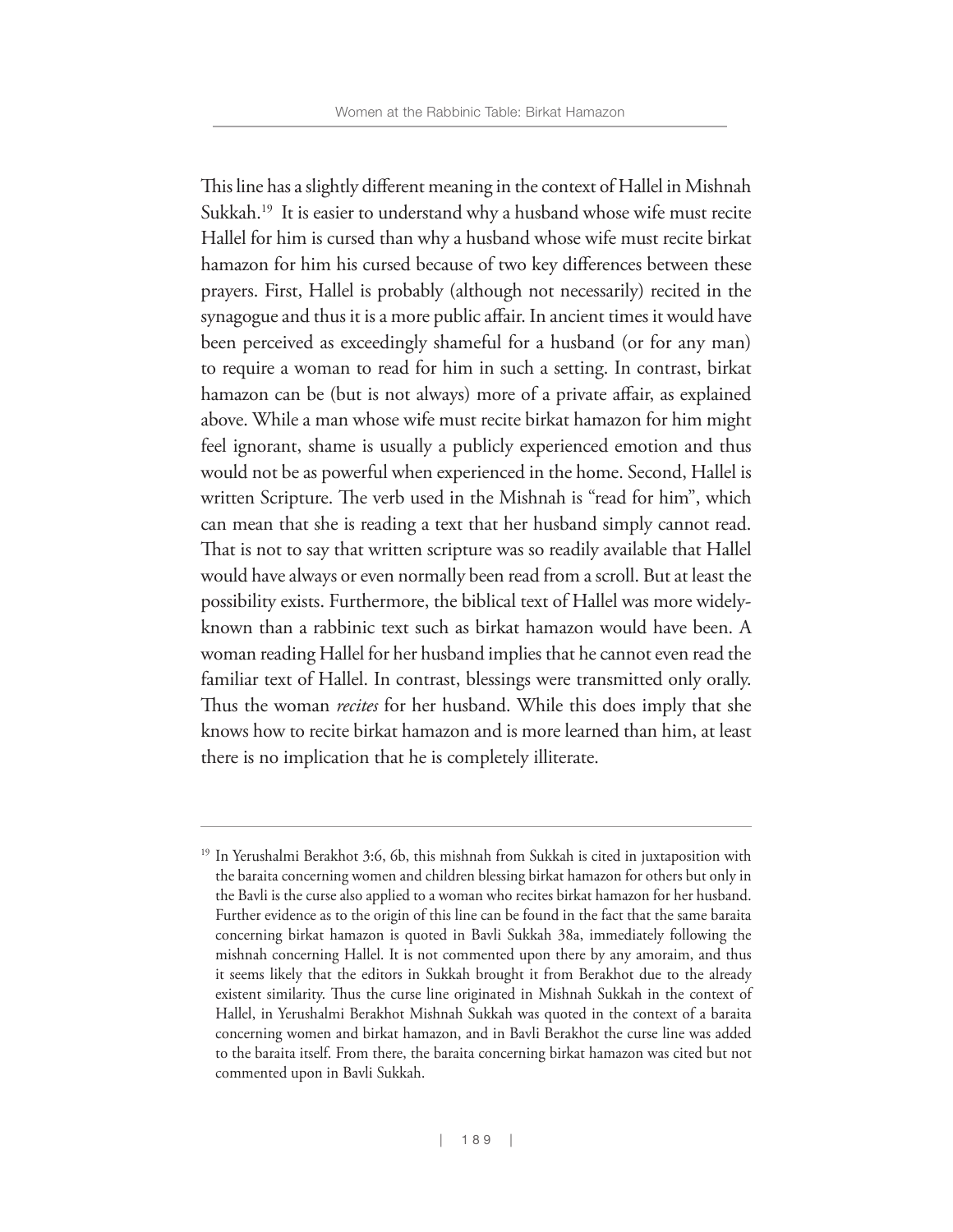As is almost always the case in these situations, we cannot know who added this line to the baraita or when it was added, but it does seem to have been added before Rava, a mid-fourth century amora. Rava cites the baraita as concrete proof that a woman does have a biblical obligation to recite birkat hamazon because, as the stam notes in section four, if her obligation were only of rabbinic origin, she would not be able to aid a man in fulflling his obligation.

Sections fve and six contain a refutation of the proof that Rava cites in section three. The language and terms indicate that the provenance of these lines is stammaitic. The stam seems to agree with Abaye from the previous section of the sugya, that women's obligation for these commandments is rabbinic. The stammaitic strategy is to compare the obligation of a woman to that of a minor, whose obligation is clearly not biblical (again, according to the stam, similar to the Yerushalmi cited below). Since the baraita allows a minor to bless for his father, the stam must assume that the man being described himself has only a rabbinic obligation to recite birkat hamazon. And if so, the woman's obligation may be rabbinic as well. Importantly, nowhere else in the entire corpus of rabbinic literature do we directly learn that there is such a thing as a *rabbinic* obligation for a man to recite birkat hamazon, i.e. an obligation to recite birkat hamazon when a biblical obligation does not exist. The stam invents such a notion by drawing on R. Avira's statement, found in section seven.

The original context of R. Avira's statement is clearly an explanation of Mishnah Berakhot 7:2 (the same mishnah that discusses women and the *zimmun*):

| Mishnah Berakhot 7:2                                                         | משנה ברכות ז:ב          |
|------------------------------------------------------------------------------|-------------------------|
| How much [must one have eaten] in<br>order for them to recite an invitation? | עד כמה מזמנין?          |
| As much as an olive.                                                         | עד כזית.                |
| Rabbi Judah says: as much as an egg.                                         | ר' יהודה אומר עד כביצה. |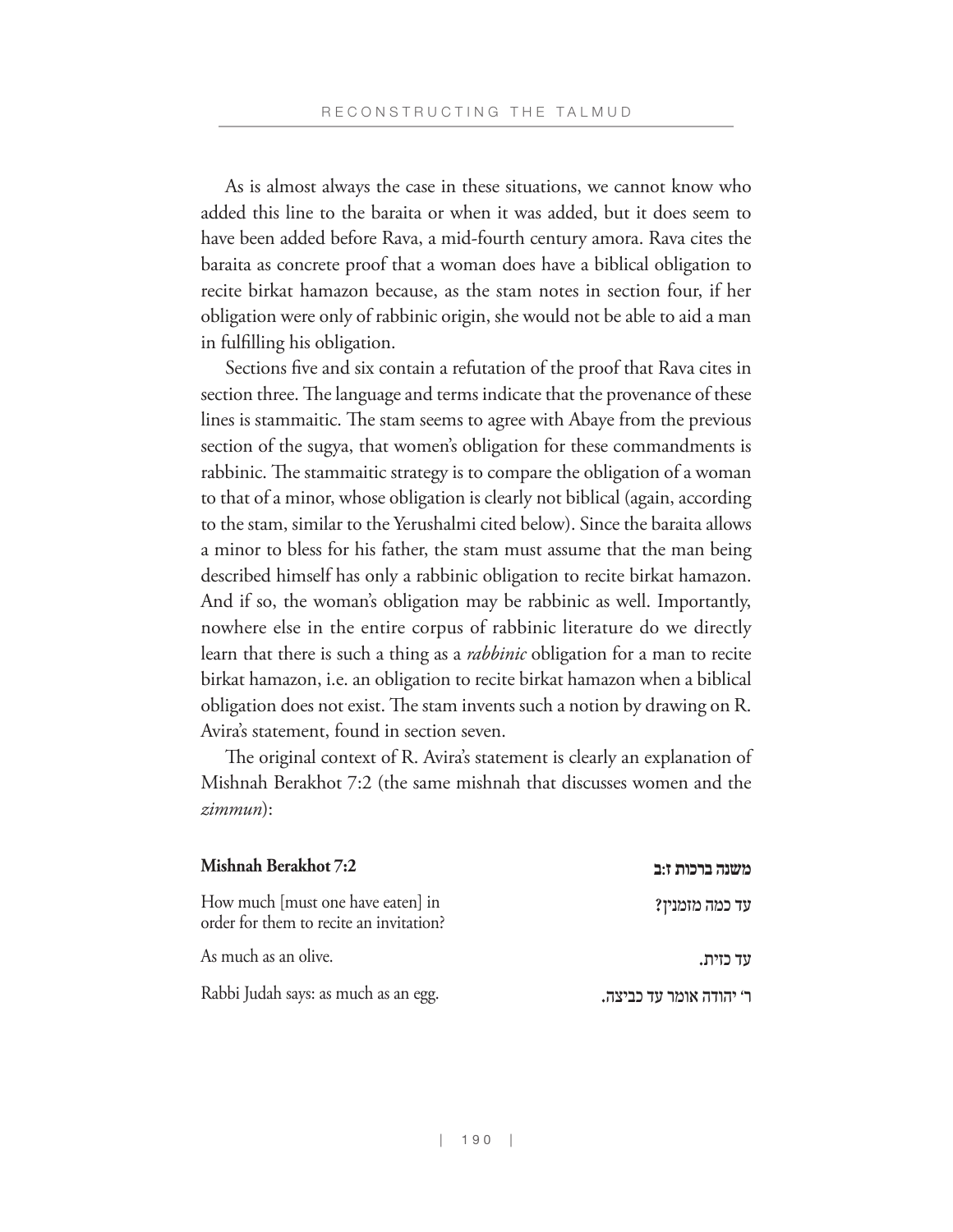R. Avira praises Israel for offering such a strict interpretation of "and you shall be satisfied" from Deut 8:10. His statement has nothing to do with categorizing men's obligation as biblical or rabbinic. This is the stammaitic interpretation of his statement, one which the rishonim found exceedingly problematic and controversial. But this is the nature of the stammaim, as we have seen throughout our analysis of Babylonian sugyot. The stam is willing to create a new halakhic category, in this case a rabbinic obligation for men to recite birkat hamazon, as long as through that category a difficulty can be solved—how can women recite birkat hamazon for their husbands if the former have a rabbinic obligation and the latter's obligation is biblical?

Finally, we might also be able to detect a stammaitic halakhic "agenda" in this resolution. Yerushalmi Berakhot also asks how a minor can bless for his father.

| Yerushalmi Berakhot 3:3, 6b                                                                                                                                                                                                                                                        | ירושלמי ברכות ג:ג, ו ע"ג                                                                                                                            |
|------------------------------------------------------------------------------------------------------------------------------------------------------------------------------------------------------------------------------------------------------------------------------------|-----------------------------------------------------------------------------------------------------------------------------------------------------|
| And a son [can recite birkat hamazon] for<br>his father?                                                                                                                                                                                                                           | וקטן לאביו?                                                                                                                                         |
| Did not R. Aha say in the name of R.<br>Yose son of R. Nehorai: Anything said<br>about a minor's [obligation] is only in<br>order to educate him.                                                                                                                                  | לא כן א״ר אחא בשם ר׳ יוסי ביר׳ נהוראי: כל<br>שאמרו בקטן כדי לחנכו.                                                                                  |
| You can solve this by saying that he (the<br>father) answers amen after him.                                                                                                                                                                                                       | תיפטר בעונה אחריהן אמן.                                                                                                                             |
| Like that which is taught there: The<br>one whose slave or wife or son reads for<br>him [the Hallel] must answer after them<br>whatever they say. And a curse be upon<br>him. But they (the sages) said a curse<br>should be upon the twenty year old who<br>needs a ten year old. | כיי דתנינן תמן: מי שהיה עבד או אשה או קטן<br>מקרין אותו עונה אחריהן מה שהן אומרים<br>ותהא לו מאירה. אבל אמרו תבוא מאירה לבן<br>עשרים שצריך לבן עשר. |

We cannot be certain whether the traditions found in the Yerushalmi were known in Babylonia.<sup>20</sup> But if they were, it is significant that the stam does not

<sup>&</sup>lt;sup>20</sup> For a review of the scholarly debate see Alyssa Gray, A Talmud in Exile: the Influence of Yerushalmi Avodah Zarah on the Formation of Bavli Avodah Zarah (Providence: Brown Judaic Studies, 2005), 9-15.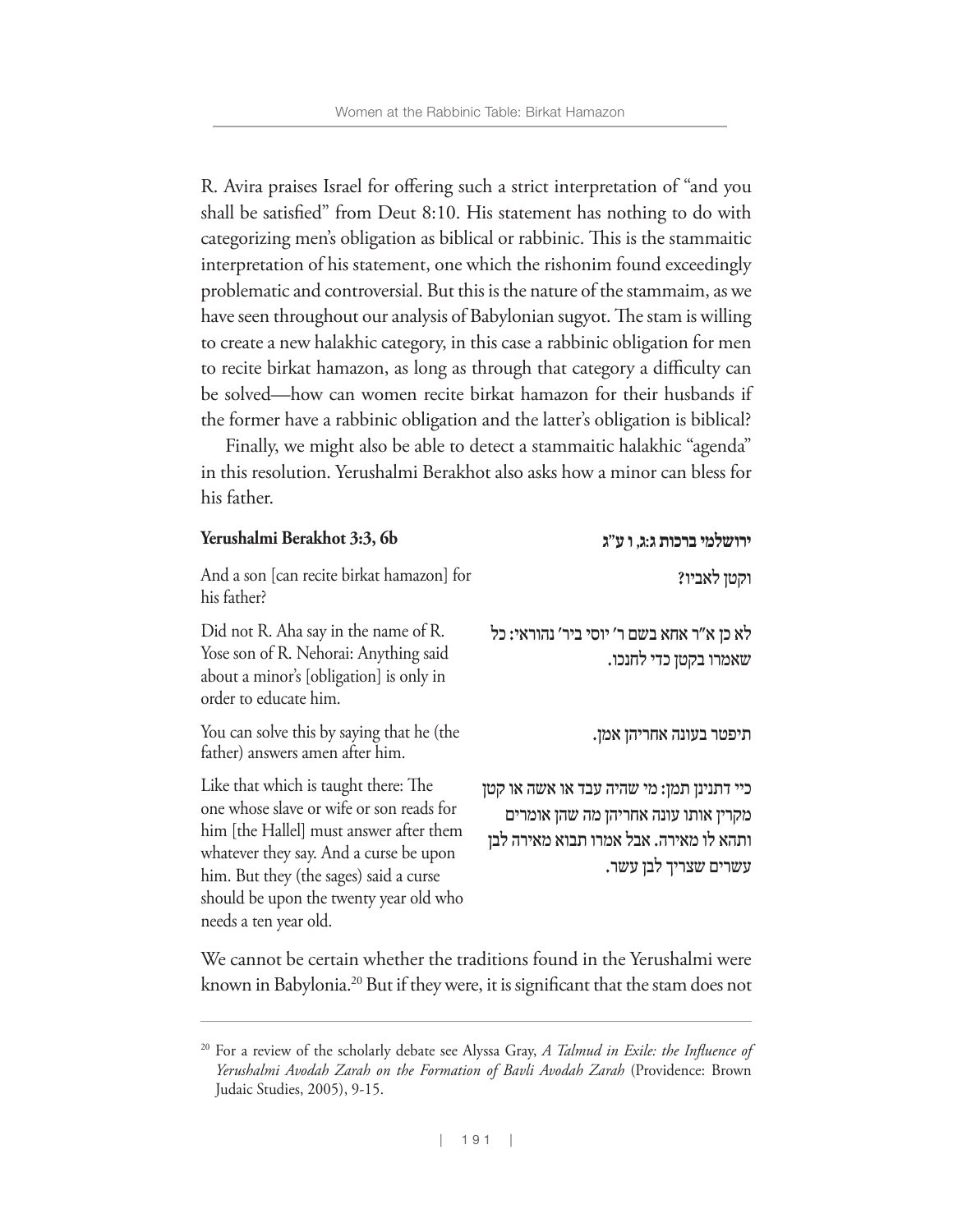choose to accept the Yerushalmi's answer as to how a minor could bless for his father—that his father repeats the words after him. Had the stam answered his own question, "can a minor be obligated" (section five) in this manner, then Rava's answer to the original question could have stood. A child, whose obligation can only be rabbinic, could recite the birkat hamazon with his father repeating the words after him, and the simple meaning of the baraita with regard to a woman could have been retained—a woman is obligated biblically to recite birkat hamazon and therefore she can aid her husband in his fulfillment of the mitzvah. Thus the stam goes one step further than the transmitter of the baraita, who added the line "let a curse be brought upon a man..." This transmitter, who seems to have preceded Rava, believed, assumedly, that it was not respectable for a husband to have his wife recite the birkat hamazon for him, but that she was legally empowered to do so. Rava, who quoted the baraita, answered that a woman is indeed obligated by the Torah to recite birkat hamazon. In contrast, the stam believes that in general this is not even possible. The only case in which a wife could recite birkat hamazon on behalf of her husband is when his obligation is only rabbinic and therefore matches hers. And even then—"let a curse be brought upon a man whose wife and children bless for him."

### The Impact of the Stam on Halakhah

The stammaitic resolution found in section six had substantial impact on two areas of halakhah. First, as we just stated, had the sugya ended with Rava's answer to Ravina's question (section three), the halakhah would have clearly been that women are obligated by the Torah to recite birkat hamazon. They would have been able to aid anyone in discharging their obligation.

Second, this is the only sugya in which we learn that someone who has not eaten to satisfaction is liable for birkat hamazon only from rabbinic authority. Indeed, as the rishonim point out, there are other places in the Talmud in which it is clear that as long as one ate an olive's worth of food, he is liable and can bless for others who ate to their satisfaction.<sup>21</sup> To solve this problem most rishonim reluctantly resolve that even if the man's

<sup>&</sup>lt;sup>21</sup> See the discussion of the Baal HaMeor and the Ramban on the Rif.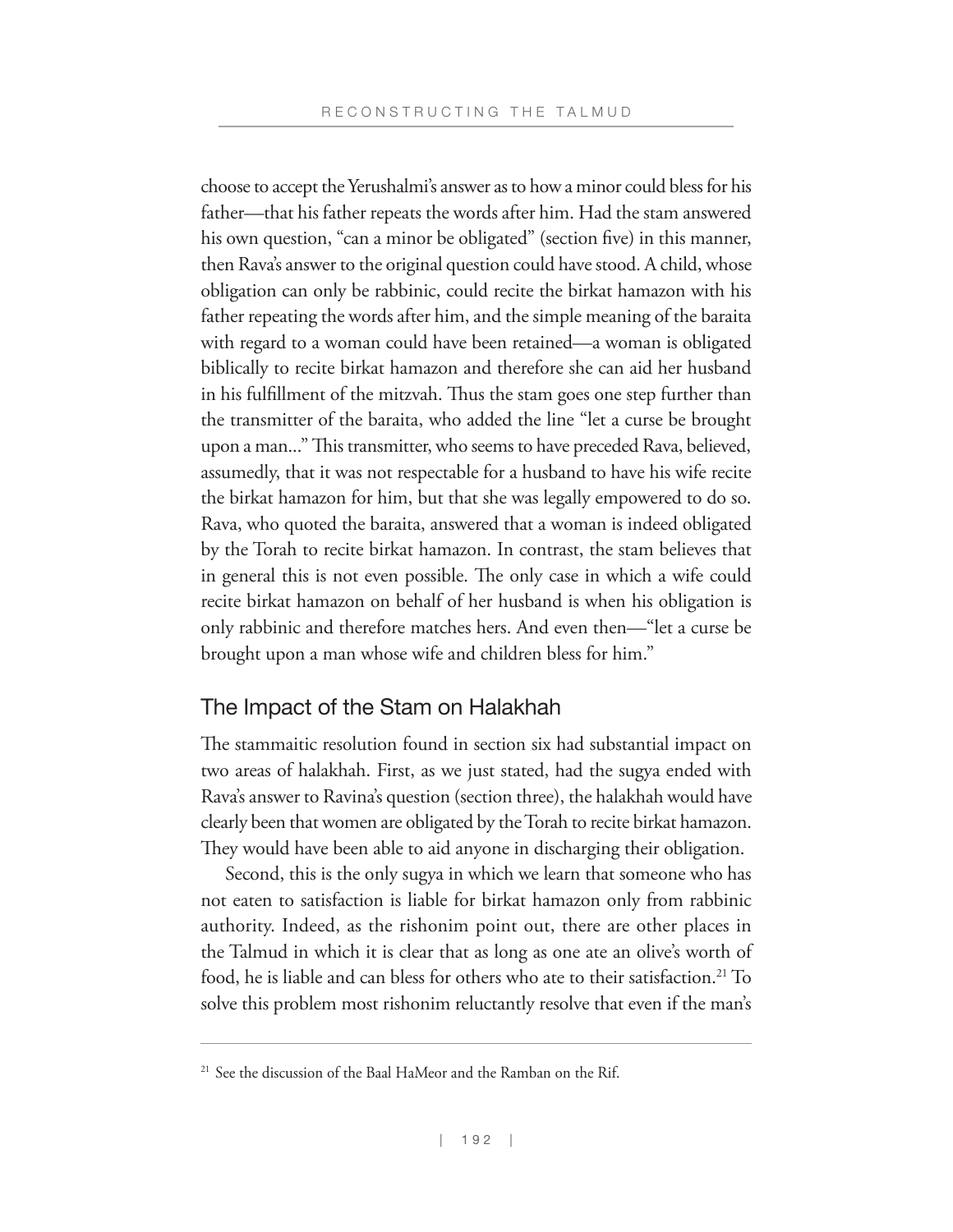obligation is only rabbinic because he did not eat to his satisfaction, he can fulfll the obligation of any man, even one who did eat to his satisfaction. In other words, while most rishonim do accept the halakhah embedded in this stammaitic comment—men who eat less than an olive's worth of food are liable to recite birkat hamazon only from rabbinic authority—they utterly reject any implications this has on a man's behavior. The only implication it has is for a woman's and a child's behavior.<sup>22</sup> Women can bless for their husbands and minors can bless for their fathers only if the adult male ate to less than satisfaction.

Finally, this sugya is a case in which R. Yitzhak Alfasi  $(11<sup>th</sup>$  century, North Africa), known more famously as the Rif, simply ignores the stammaitic sections of the sugya and rules according to what he perceives to be the simple meaning of the texts, specifically the mishnah and the baraita. This is a common phenomenon with the Rif's rulings<sup>23</sup> and in this case he is supported by the Raavad ( $12<sup>th</sup>$  century Provence) and Nachmanides<sup>24</sup> ( $12<sup>th</sup>$  century, northern Spain) as well. All three rule that women are simply obligated to recite birkat hamazon without qualification. In contrast, Maimonides  $(12<sup>th</sup>$ century, Spain and Egypt) adds that we are not sure whether this obligation is biblical or rabbinic, thereby restoring the stam's comments to the sugya. Since this is also Rabbenu Asher's  $(13<sup>th</sup>$  century, Germany and then Spain) ruling, as well as that of the Tosafot and many other rishonim, the eventual halakhah as encoded in the Shulkan Arukh is made to ft the stammaitic comments in section six. In this case, as in many others, the stam's comments end up having a decisive infuence on halakhic history.

<sup>&</sup>lt;sup>22</sup> Later halakhic authorities (see Mishnah Berurah Orah Hayyim 184:15) apply this issue to the case of one who is not sure whether he recited birkat hamazon. If birkat hamazon is rabbinic because the person ate to less than his satisfaction, then he would not be obligated to recite birkat hamazon. However, the rishonim rule that if one is not sure if he recited birkat hamazon, he must go back and recite it. See Rambam, Laws of Blessings 2:14.

<sup>23</sup> See Israel Ta-Shma, *Hasifrut Haparshanit Latalmud* (Jerusalem: Hebrew University Magnes Press, 1999), 1:145-146.

<sup>24</sup> See their comments on the Rif in *Hasagot HaRaavad* and *Milhemet Hashem*.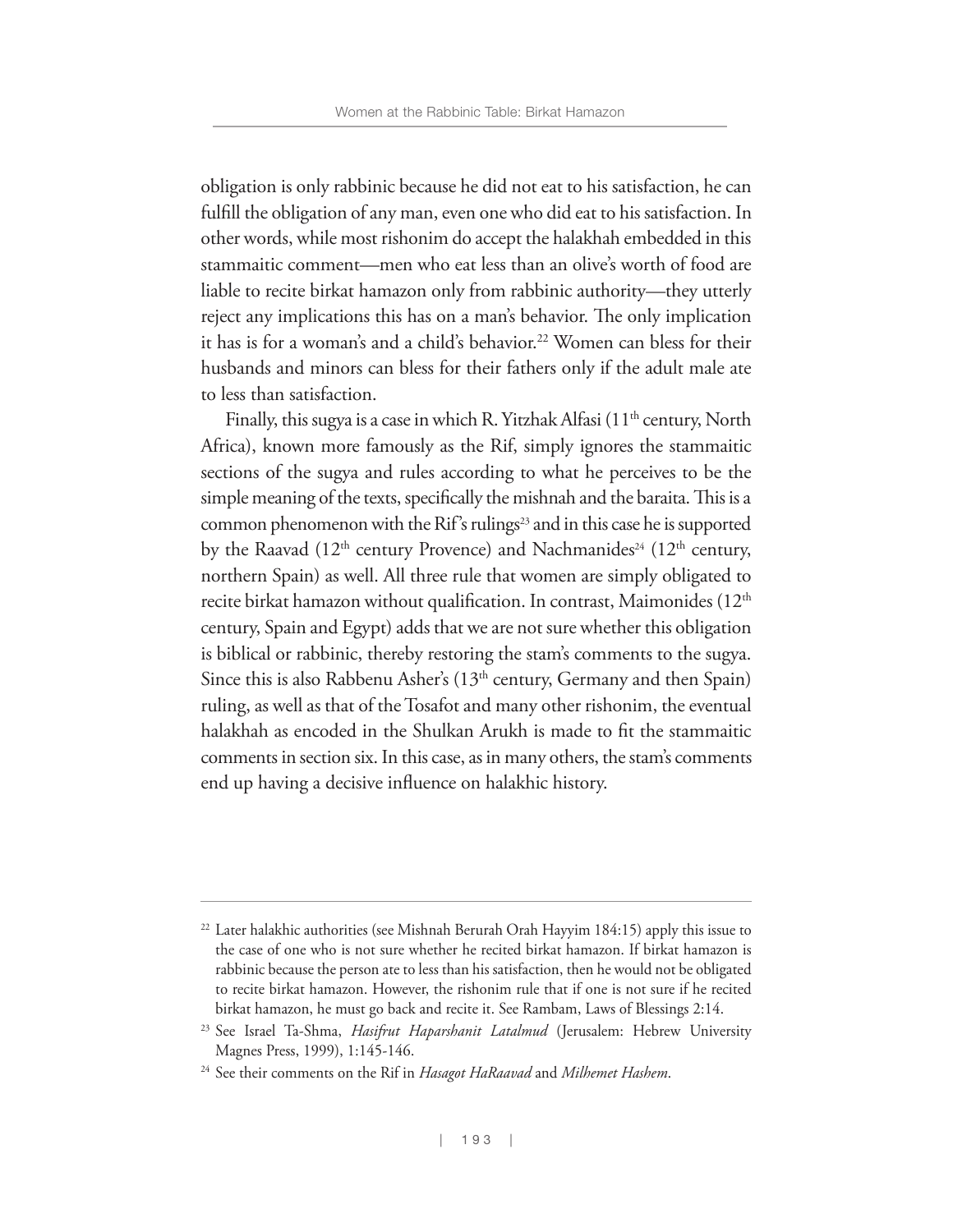## Conclusion

The topic of women's obligation in birkat hamazon showcases the variety of critical techniques available to the modern Talmudic scholar. Textual analysis allowed us to tease out a tension that existed in the tannaitic period between women's personal obligation to recite birkat hamazon and the rabbinic reluctance to allow them to play a public role in banquet ritual. We showed that this tension was very much refective of the Greco-Roman period in which the rabbis lived. We fnd in rabbinic literature some of the same conversations recorded in Greek literature—should women recline in the presence of men? Should they drink wine? Should they be counted among the active participants in the formal banquet? Understanding the historical context allowed for a richer understanding of why these questions arose with such intensity in tannaitic literature.

Moving on to the talmudic period, we saw how the harmonistic tendencies of the amoraim came into play with this question. How can one source exclude women from public ritual (Mishnah Kiddushin) yet other sources obligate them (R. Ada b. Ahavah)? Thus Abaye and Ravina invented the notion that women might be obligated to perform certain mitzvot (sanctifcation of the day and birkat hamazon), but that their obligation could be less than that of men. The stammaim applied this distinction with greater fervor, and their demotion of women to a lower level of obligation left an indelible impact on halakhah. Thus textual analysis and cultural comparison come together to provide a rich opportunity to understand the history of this particular halakhah.

# Feminist/Gender Interpretation of Rabbinic Literature

### Alieza Salzberg

The chapter on women's obligation to recite birkat hamazon provides an opportunity to explore some of the techniques that scholars in the feld of feminist/gender studies have applied to the study of rabbinic literature. As we concluded, originally women had a personal obligation to thank God for the food they had eaten, but the sages were anxious about women's overt participation in public banquets and legislated accordingly. Although our analysis focused on the development of the texts and halakhot, source analysis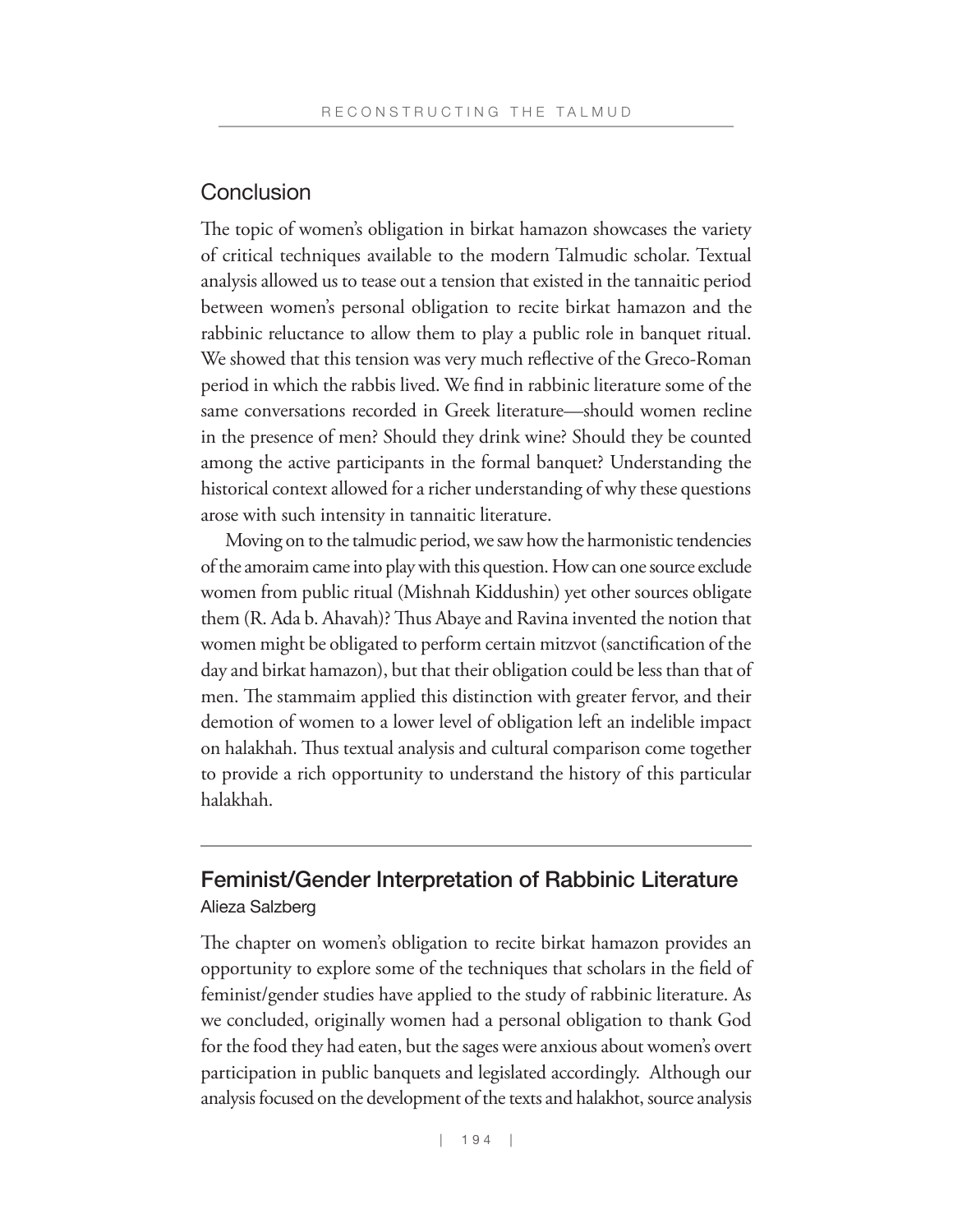also allowed for the recovery of viewpoints that would not have been otherwise available had the Bavli's sugya and the stam's voice overshadowed all other sources and voices. This is a common technique among modern feminist scholars, many of whom are trained in the feld of source criticism, or use the work of critical scholars as the basis for their own analysis.25 Along with the search for fssures in the text, feminist thinkers have been fascinated by knowledgeable and dynamic women, mostly wives and daughters of sages, who occasionally appear in the Talmud. What can these characters teach us about women's roles in the usually male-dominated arenas of Torah study and ritual? Answers to these questions have been complicated by modern scholars of aggadah (rabbinic legend) who have called into question our ability to recover even a kernel of historical truth from this literary genre. <sup>26</sup> Stories concerning learned women such as Beruriah the wife of Rabbi Meir or Yalta the wife of Rav Nahman are not simple recordings of the lives of these women and the role they actually played in the world of the men with whom they are described as interacting.

However, rejection of the historicity of the Talmudic record engenders questions which may be even more illuminating: If Talmudic legends are not historical records or even echoes thereof, then what are they? One answer that scholars have given is that these literary creations provide the rabbis with the opportunity to imagine the impact that their exclusionary halakhot have on women. Through the actions and voices of women in these stories, rabbis can express anxieties about their own systematic exclusion of women from the realms of Torah study and other mitzvot, without rocking the foundations of their own religious lives by directly critiquing their own halakhic system. In addition, by imputing certain dangerous or more extreme claims to women, the rabbis create space for these more countercultural voices within the Talmud.<sup>27</sup> Thus while scholars no longer believe that actual

<sup>25</sup> See Tal Ilan, "Feminist Interpretations of Rabbinic Literature: Two Views," *Nashim* 4 (2001), 11-13.

<sup>&</sup>lt;sup>26</sup> See Jeffrey Rubenstein, *Talmud Stories: Narrative Art, Composition, and Culture* (Baltimore: Johns Hopkins University Press, 1999), 3-15.

<sup>&</sup>lt;sup>27</sup> Scholars have noted that this technique is used with other marginal figures throughout rabbinic literature. Such marginal fgures are allowed to ask the dangerous questions that rabbis would have found risky to even voice. See Christine Hayes, "Displaced Self-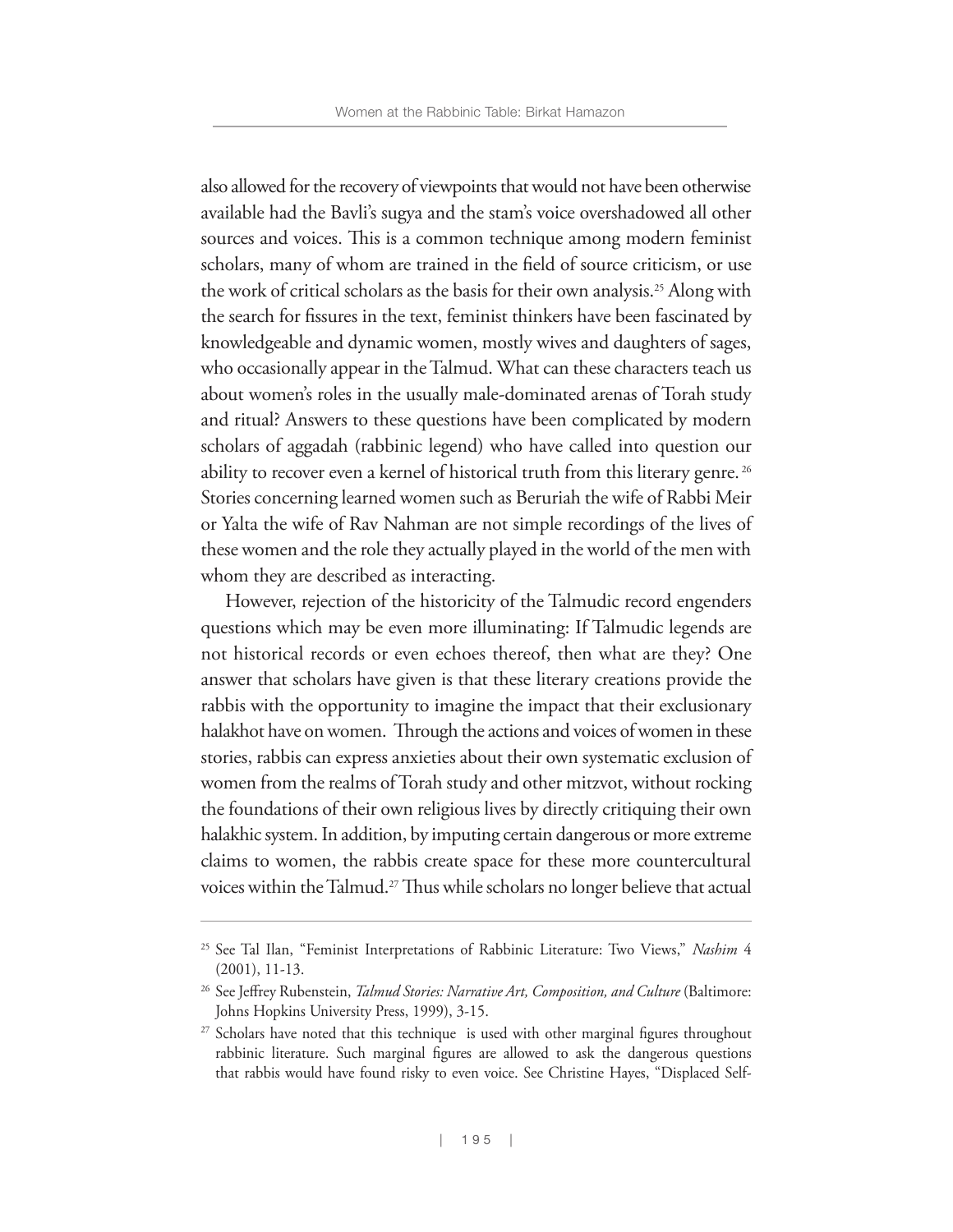history can be gleaned from aggadah, these texts have become a rich source of the intellectual history of those who composed them.28

Turning our attention beyond stories of women to the broader picture of rabbinic culture, feminist scholars recognize that this culture was at its core male centered — privileging the power of men, scholars, fathers, kings, male images of God, etc. Previous generations of feminist scholars tended to either "apologize" for the overall character of rabbinic literature, or attack the male dominated rabbinic culture.29 In contrast, many modern feminist scholars fnd themselves somewhere in between —admitting that rabbinic culture generally excluded women, but also searching for evidence of their presence and their voices, a task that Ilana Pardes calls "excavation."30 Applying close textual analysis can reveal hidden layers of meaning that have been embedded in the texts, both intentionally and unintentionally. Sometimes we discover an alternate opinion the authors were trying to silence, a counter-voice that pushes against the majority.<sup>31</sup> On other occasions, behind the veil of the text we can discern the worries and anxieties that male rabbis were trying to work through concerning the role of women in their world.<sup>32</sup>

Perceptions: The Deployment of Minim and Romans in b. Sanhedrin 90b-91a," *Religious and Ethnic Communities in Later Roman Palestine*, ed. Hayim Lapin (Bethesda: University Press of Maryland, 1998), 249-289; Richard Kalmin, *Jewish Babylonia between Persia and Roman Palestine* (New York: Oxford University Press, 2006), 110-116.

<sup>28</sup> See our chapter on R. Pinhas b. Yair.

<sup>29</sup> Judith Hauptman, *Rereading the Rabbis*: *A Woman's Voice* (Boulder: Westview Press, 1998); Judith Romney Wegner, *Chattel or Person? Te Status of Women in the Mishnah* (New York: Oxford University Press, 1988).

<sup>&</sup>lt;sup>30</sup> Ilana Pardes uses the word "excavation" to describe a feminist reading strategy for the Bible, though it applies to Talmud scholarship as well. See her cogent methodological overview in *Countertraditions in the Bible: A Feminist Approach* (Cambridge: Harvard University Press, 1992), 1-13.

<sup>31</sup> Daniel Boyarin devotes a chapter of his groundbreaking work *Carnal Israel* to teasing out a counter voice to the absolute rabbinic exclusion of women from Torah study. See *Carnal Israel: Reading Sex in Talmudic Culture* (Berkeley: University of California Press, 1993), 167-196.

 $32$  An excellent example can be found in Ishay Rosen-Zvi's analysis of the Mishnaic Sotah ritual. He demonstrates that the Mishnaic description reimagines the biblical test of the sotah in a manner which emphasizes her sexuality and presumes her guilt. The Mishnah does not refect a historical portrayal of the second Temple but instead serves the ideological purpose of controlling the invisible power of women's sexuality. See *Te Mishnaic Sotah Ritual: Temple Gender and Midrash* (Leiden: Brill, 2012).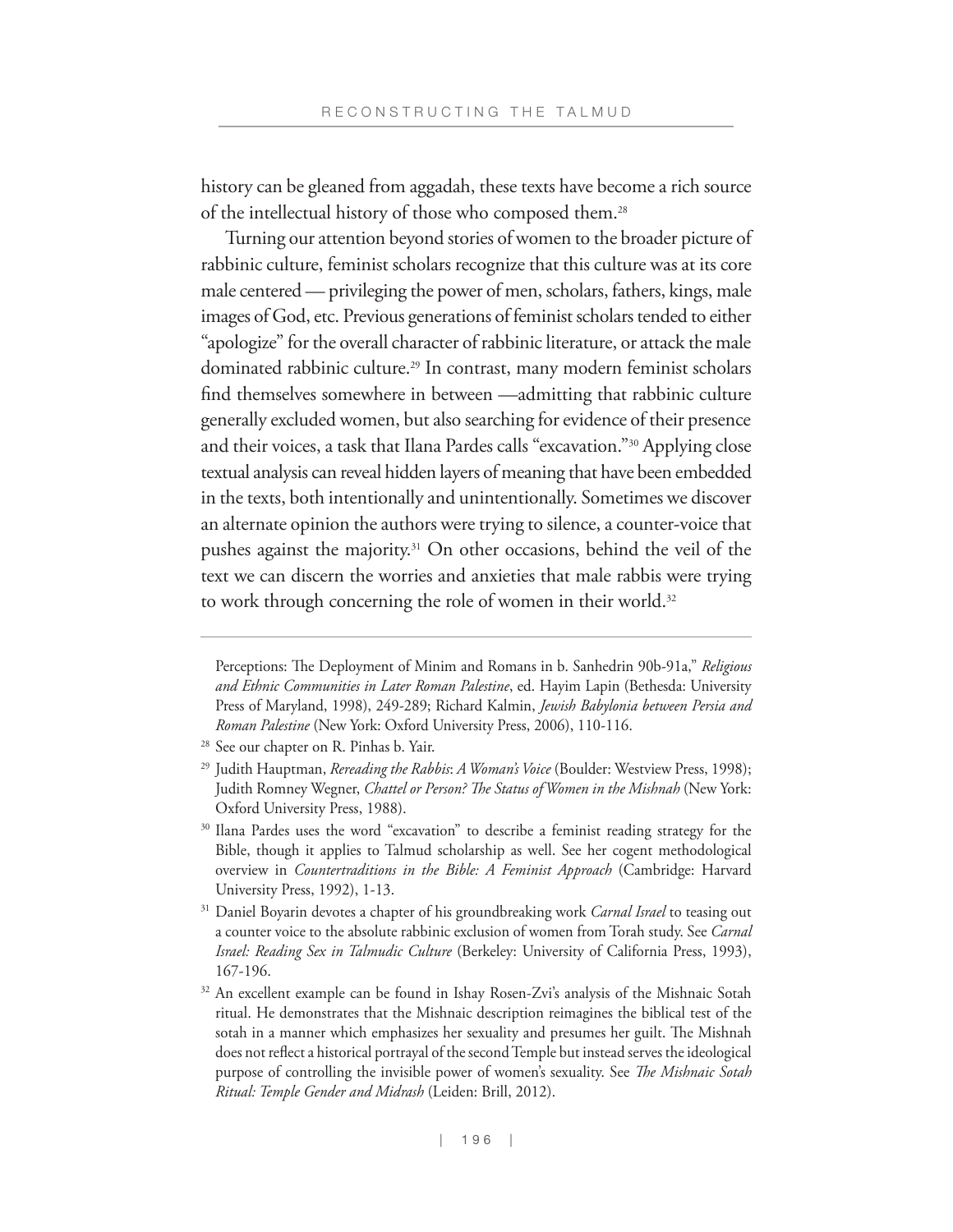Importantly, feminist readers are not neutral, dispassionate literary archaeologists, chipping away at the ancient world. Rather, alongside the literary and academic tools at their disposal, they use their passion and political concern as guides for their literary excavation of these male-dominant texts. As Charlotte Fonrobert, a contemporary scholar at the forefront of source-critical Talmudic feminist criticism, writes, "The most powerful claim brought forth by feminist thinking in the Jewish context has perhaps been the claim that these texts belong to women also, that they are part of women's heritage, religious commitments and aesthetic pleasures...This claim and the related emergence of women scholars of Talmud already has begun to change the 'face' of the text, as women move from being spectators in the talmudic beit midrash to being participants in it."33

As an example of the feminist study of rabbinic sources, we will examine the character of Yalta, one of the most famous and oft-studied women in rabbinic literature.<sup>34</sup> A story in tractate Berakhot deals with her exclusion from partaking in the ritual cup of wine at the conclusion of birkat hamazon. Our analysis of this story will not just demonstrate feminist reading strategies, but will also deepen our understanding of the focus of the previous sugya, namely women's relationship to birkat hamazon.

#### Bavli Berakhot 51b

Bavli Berakhot 51b records a baraita that lists ten requirements pertaining to the cup of wine used during birkat hamazon and then adds an eleventh: "Some say, He [also] sends it—the cup—to the members of his household… as a present so that his wife may be blessed." The following story appears after the baraita:

<sup>33</sup> "Feminist Interpretations of Rabbinic Literature: Two Views," *Nashim* 4 (2001), 10.

<sup>34</sup> See Rachel Adler, *Engendering Judaism* (Philadelphia: Jewish Publication Society, 1998), 21-60; Tal Ilan, *Mine and Yours are Hers: Retrieving Women's History From Rabbinic Literature* (Leiden: Brill, 1997), 121-130; Judith Baskin, *Midrashic Women: Formations of the Feminine in Rabbinic Literature* (Hanover: Brandeis University Press, 2002), 83-87; Tamara Or, *Massekhet Betsa: A Feminist Commentary on Te Babylonian Talmud* (Tubingen: Mohr Siebeck, 2010), 122-134.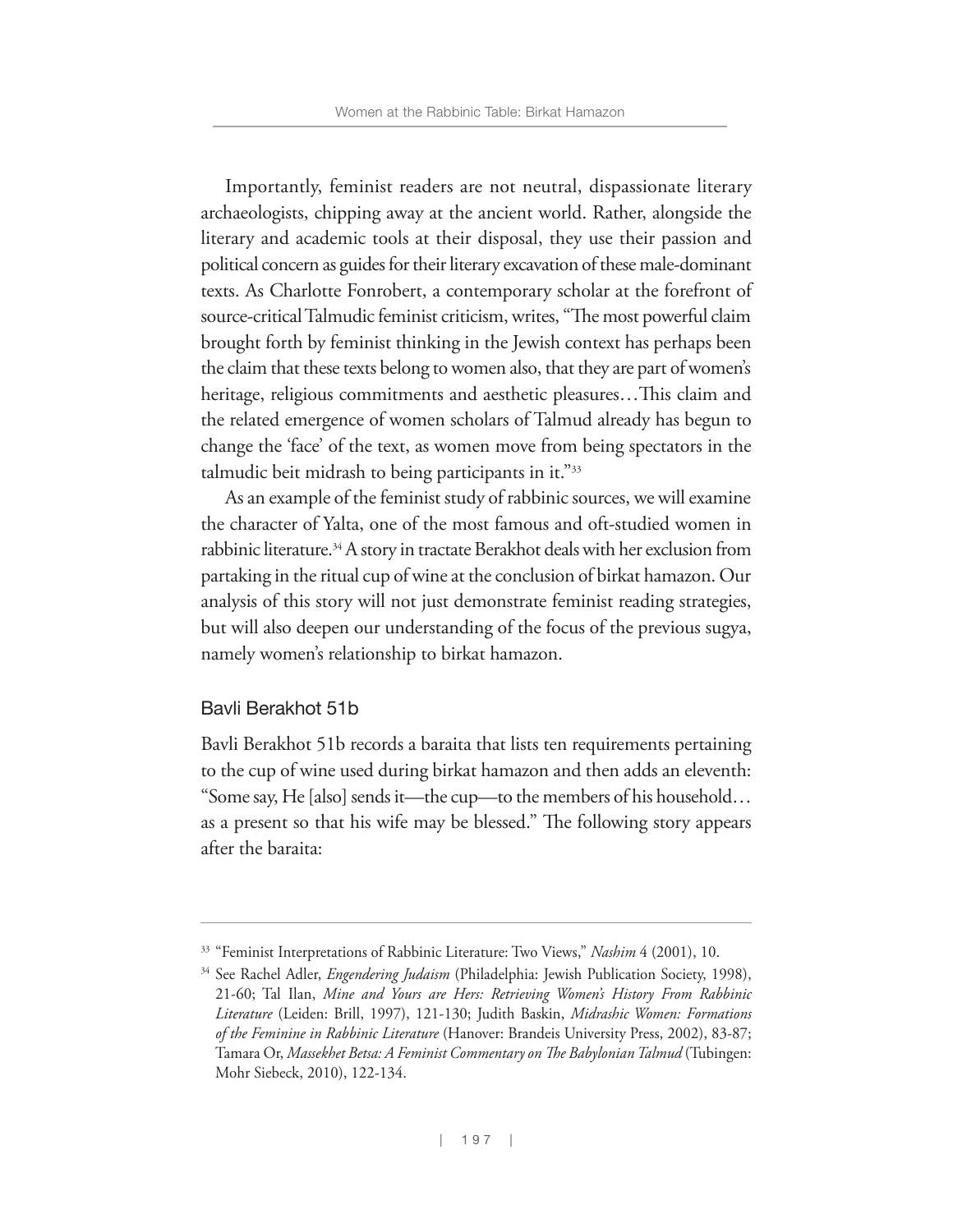(1) עולא אקלע לבי רב נחמן. כריך ריפתא בריך ברכת מזונא.יהב ליה כסא דברכתא לרב נחמו.

(2) אמר ליה רב נחמן: לישדר מר כסא דברכתא לילתא.

(3) אמר ליה הכי אמר ר׳ יוחנן: אין פרי בטנה של אשה מתברך אלא מפרי בטנו של איש, שנאמר: וברך פרי בטנך (דברים ז: יג), פרי בטנה לא נאמר, אלא פרי בטנך.

תניא נמי הכי: ר' נתן אומר: מנין שאין (4) פרי בטנה של אשה מתברך אלא מפרי בטנו של איש? שנאמר: וברך פרי בטנך. פרי בטנה לא נאמר, אלא פרי בטנך.

> (5) אדהכי שמעה ילתא קמה בזיהרא, ועלתה לבי חמרא, ותברא ד' מאה דני דחמרא.

(6) אמר ליה רב נחמן: נשדר לה מר כסא אחרינא.

(7) שלח לה: כל האי נבגא דברכתא היא.

(8) שלחה ליה: ממהדורי מילי ומסמרטוטי כלמי.

This story opens with Ulla passing the cup to his host, Rav Nahman, ignoring the baraita's instruction to pass the cup of blessing after birkat hamazon to the wife. R. Nahman gently but forthrightly rebukes his colleague, telling

fruit of your (masc.) belly. (4) It was also taught in a baraita: Rav Natan said: From where do we know that

the fruit of a woman's belly is only blessed from the fruit of a man's belly? Because it says: He will also bless the fruit of your belly. It does not say the fruit of her belly, but the fruit of your (masc.) belly.

 $(1)$  Ulla was once at the house of R.

blessing to R. Nahman.

of blessing to Yalta.

Nahman. He (Ulla) ate bread and said

birkat hamazon. He handed the cup of

(2) R. Nahman said to him: Send the cup

(3) He [Ulla] said to him: R. Yohanan

belly is blessed only from the fruit of a

said the following: The fruit of a woman's

man's belly, as it says: He will also bless the

*fruit of your belly* (Deuteronomy 7:13). It does not say the fruit of her belly, but the

(5) Meanwhile Yalta heard, she rose in anger and went to the wine house and broke four hundred jugs of wine.

(6) R. Nahman said to him: Let the Master send her another cup.

(7) He sent her [a message]: All that [wine] can be counted as] the cup for [making] the blessing.

(8) She sent to him: Gossip comes from peddlers and vermin from rags.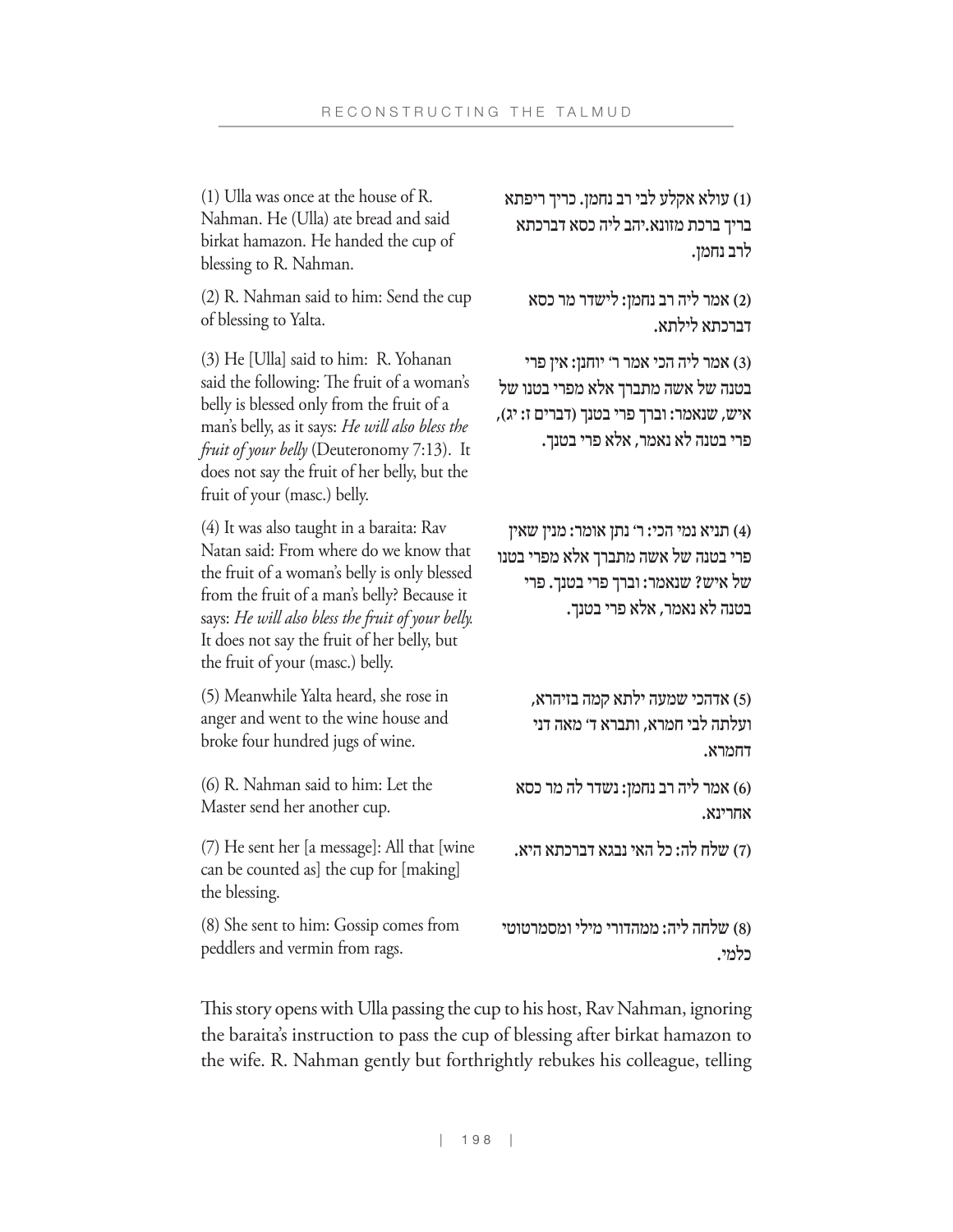him to pass the cup to his wife Yalta. Ulla's justifcation for his refusal to pass the cup to Yalta reveals that the technical dispute concerning the ritual refects a deeper debate about women's fertility and God's blessings. Ulla's (overly) literal and ideological reading of Deuteronomy 7:13 is based on the fact that "your belly" is in the masculine in the original Hebrew. To Ulla, this implies that fertility is solely a male blessing. God's relationship with a woman's fertility is mediated through her husband, and it is for this reason that he, not she, should drink the wine. R. Nahman clearly disagrees with the midrash, since he sends her the cup of blessing. We can also assume that he disagrees with its theological implications as well—a woman's fertility is blessed directly through God and thus she should drink the wine to symbolically receive the blessing.

At this point in the story, rather than remain a passive participant who receives or does not receive the cup of wine from the male diners, Yalta forcefully takes action. In a dramatic demonstration of her discontent, she rises from the table (section fve) and destroys 400 jugs of wine, symbolically rebelling against the male co-option of fertility and the rituals symbolizing it.35 She will not remain seated at the table while two men debate her fertility, whether she is blessed directly or indirectly through God. While her anger is most directly pointed at Ulla, she does not participate in the halakhic debate, as does her husband. Instead of engaging the two men at the table, she chooses to take action.

R. Nahman attempts to ease the tension by suggesting that Ulla send her another cup (section six). Notably the more measured and civil response is ascribed to the calm rabbi, who has less at stake than his wife. Ulla ignores R. Nahman's request because he believes it does not matter whether Yalta drinks the wine or spills it, for God's blessing of fertility does not flow through the woman. Instead he sends a message down to Yalta in the wine cellar (section seven), "All that [wine can be counted as] the cup for [making] the blessing." Ulla uses the Middle Persian loan word **Luck**, umixed wine,

<sup>35</sup> Bavli Eruvin 54a describes Beruria in a similar manner, lacking control over her emotions and violently lashing out in anger. See Shulamit Valler, "Women's Talk - Men's Talk: Babylonian Talmud Erubin 53a-54a" *Revue des Etudes Juives*, 162 (2003), 421-445.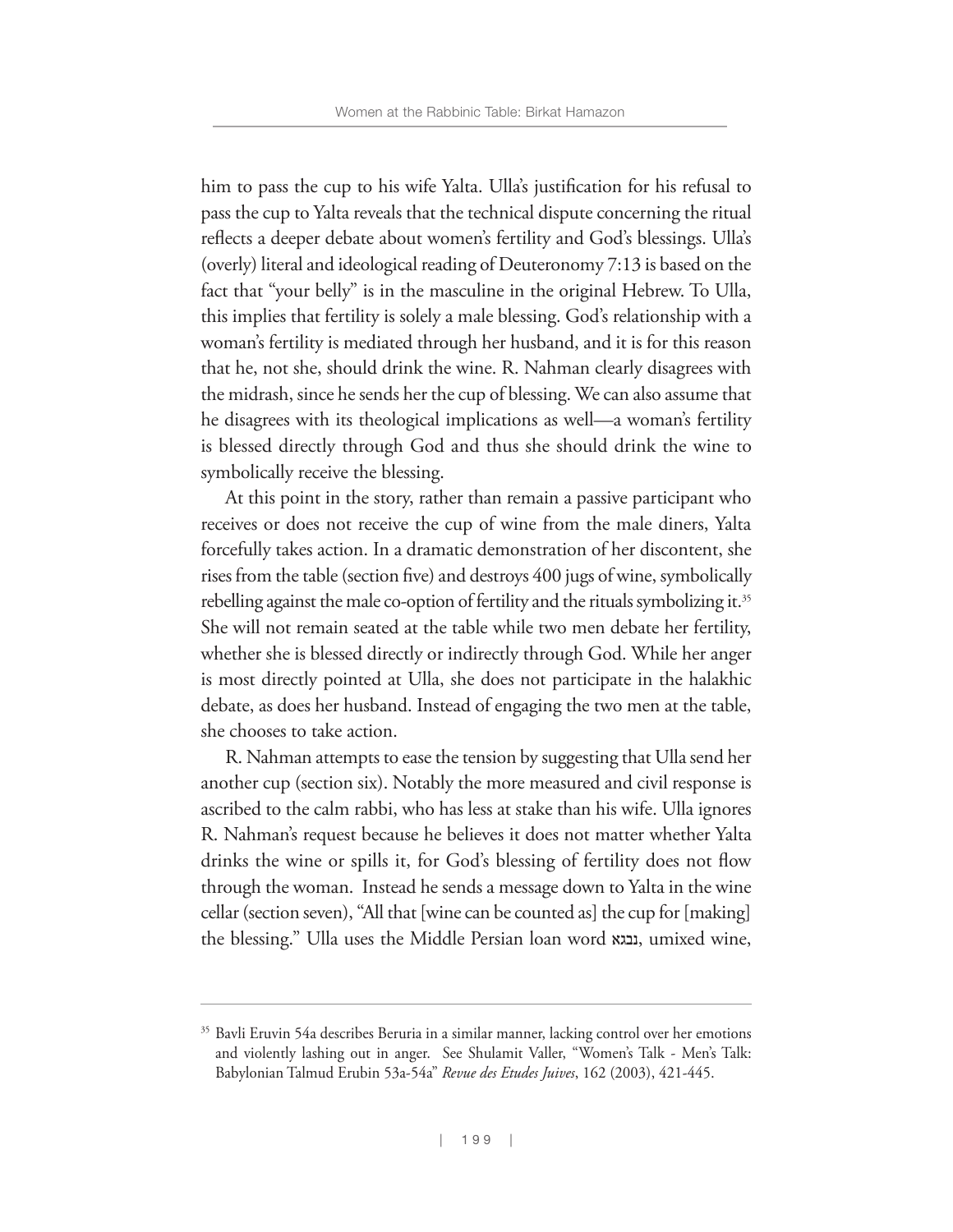to refer to the wine that has spilled on the floor from the smashed barrels.<sup>36</sup> He is in essence saying that a woman drinking the cup of blessing is akin to spilling wine on the foor—there is no value to such an act, and it is just a waste of wine.

However we understand R. Nahman's silence or Ulla's cool remark, neither rabbi responds with anger or violence. Only Yalta acts with rage at the obtuseness of her rabbinic fellow diners. It is as though she was saying—do not sit there and calmly debate my fertility as if this is one of your theoretical/philosophical/midrashic debates. The cup of blessing may be a ritual, but a woman's relationship to fertility is real and consequential. Call me simply a vessel, she implies, a vessel for a man's blessed seed. But if that vessel is broken your precious seed will end up worthless, spilled all over the foor, just like I did to your wine.

Yalta does engage in speech following Ulla's comment, but this speech is not the cool voice of dispassionate halakhic discourse. Rather, she counters Ulla's message with an insult, "Gossip comes from peddlers and vermin from rags." In a scathing verbal attack on the source of her anger, she deems Ulla a peddler who spreads rumors, as flthy as the vermin spread from a dirty rag. Tal Ilan cleverly suggests that Yalta's proverb is a subversive reading of Ben Sira 42:13: "From a garment comes a moth, and from a woman the wickedness of women." 37 Ben Sira poetically claims that wickedness is spontaneously generated from women just as moths were believed to be spontaneously generated from garments. Yalta takes the misogynist verse and applies it to Ulla, a rabbi who "peddles" his worthless rabbinic aphorisms. The "Torah" that Ulla believes he is spreading, considered the domain of men throughout rabbinic literature, is described as "gossip," a realm generally associated with women.<sup>38</sup> Ulla, believing himself to be the "man" associated with Torah and with the blessing of fertility, is demoted to the role of peddler, a gossipmonger trading in worthless and even dangerous

<sup>&</sup>lt;sup>36</sup> Shaul Shaked, "Between Iranian and Aramaic: Iranian Words Concerning Food in Jewish Babylonian Aramaic," *Irano-Judaica V*, ed. Shaul Shaked and Amnon Netzer (Jerusalem: Ben-Zvi Institute, 2003), 128.

<sup>37</sup> See *Integrating Women into Second Temple History* (Tubingen: Mohr Siebeck, 1999), 171- 174.

<sup>38</sup> See Mishnah Sotah 6:1; Bavli Kiddushin 49b.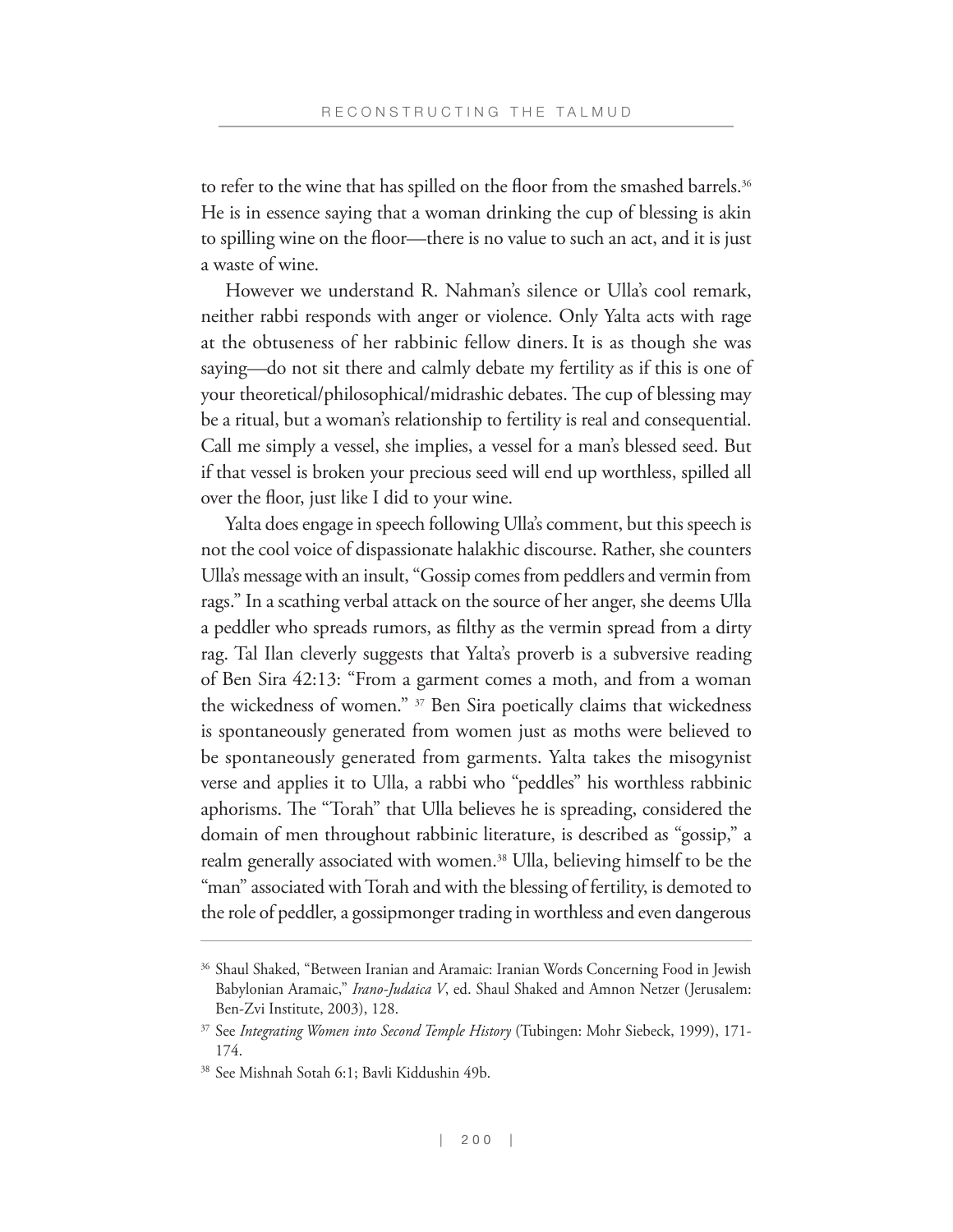words. Ulla tried to usurp the woman's role by rendering fertility a male blessing; 39 Yalta turns the table, converting the male role, the valued art of spreading Torah, into the lowly female-associated art of gossip.

It is worth paying attention, too, to the symbols invoked in this story, as feminist scholars have noted. It is no accident that Yalta signals her rebellion against the male co-option of fertility and rituals by breaking jugs of wine. Wine jugs are used elsewhere in the Talmud to represent the female body, fertility, and women's sexuality. Elsewhere, the Talmud records the custom of dancing with a sealed cask of wine at the wedding of a virgin and an open cask of wine at the wedding of a widow or divorcee (B. Ketubot 16a). The closed cask represents the virgin's sealed virginity and the well-kept potential of her fertility. In another passage, (B. Ketubot 10b), a woman's virginity is examined by passing her over a vat of wine. A virgin is a closed cask, exuding no smell, whereas a non-virgin is an open cask, whose smell fows out of her mouth. And so in destroying her husband's precious store of wine out of anger at being excluded from the blessing of fertility, Yalta symbolically destroys his ability to control her fertility. The breaking of the jugs signifes that she is destroying the boundaries that contain her sexuality and fertility, breaking free of male control.

Again, we should emphasize that this is not "Yalta's" unmediated voice speaking through the text. After all, Talmduic texts were written by men for a male audience, and the women they depict are—at least in part—male creations. The pure, unmediated voice of an actual Talmudic woman is sadly irrecoverable. The best the feminist scholar can hope for is to gain insight into how the rabbis imagined that a woman of Yalta's social and intellectual standing might react to her exclusion from the blessing of fertility and its attendant ritual. Nevertheless, this is an important "fssure" in the general rabbinic exclusion of women that comprises the bedrock of halakhah. It is

<sup>&</sup>lt;sup>39</sup> Anthropologists suggest that while both men and women are needed to conceive, the visibility of childbearing and the subsequent relationship between mother and baby threatens male power. Hence culture has sought to limit women's role to a natural process, distancing them from religious, familial and national meaning. See Sherry B. Ortner, "Is Female to Male as Nature Is to Culture?" *Feminist Studies* 1 (1974), 5–31.